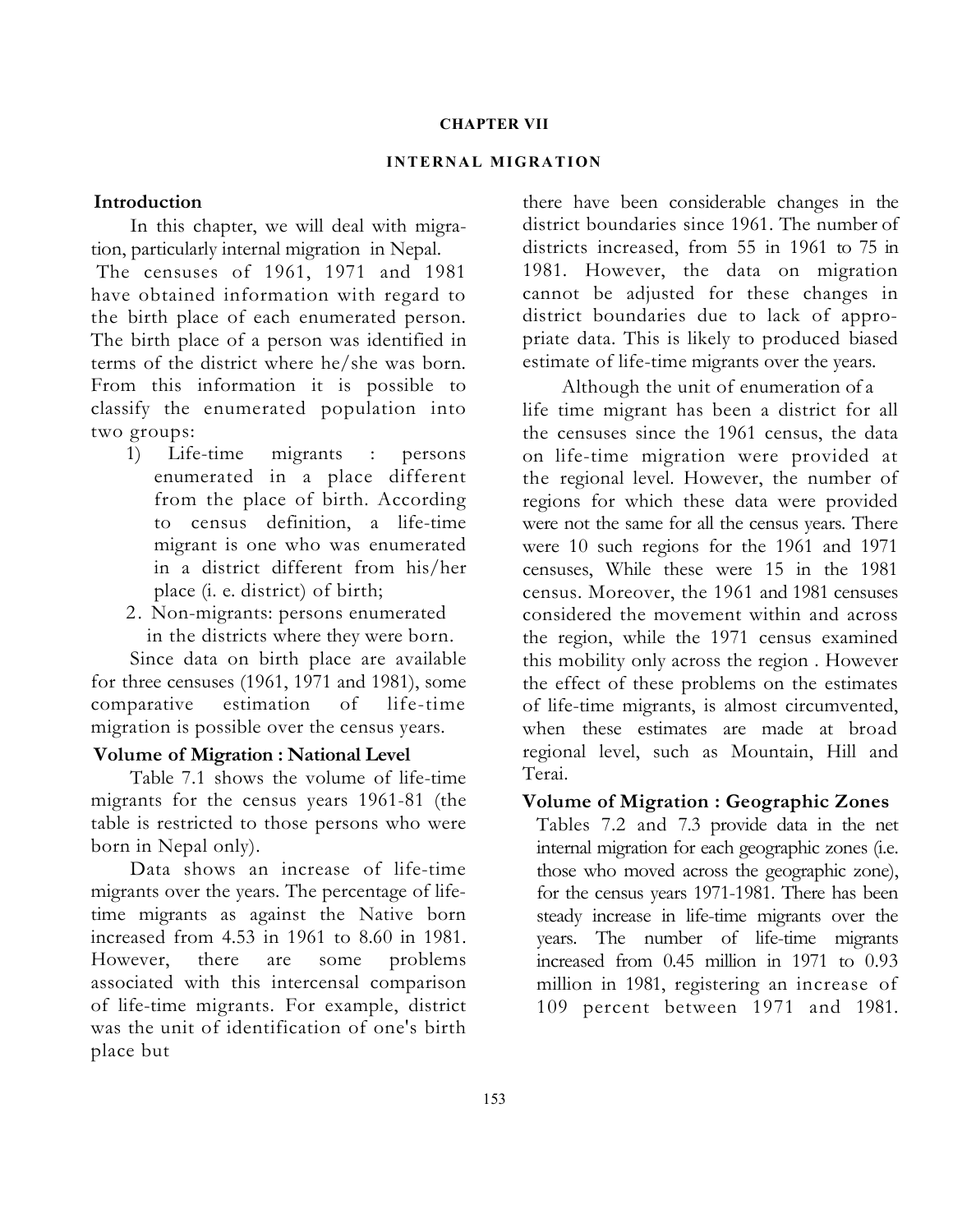|      | Native Born |           |                   |       | Foreign Born |          |            | Non migrants |                               |             | Life-time migrants (Internal) <sup>1</sup> |                                 |  |
|------|-------------|-----------|-------------------|-------|--------------|----------|------------|--------------|-------------------------------|-------------|--------------------------------------------|---------------------------------|--|
| Year | Total       | Male      | Female            | Total | Male         | Female   | Total      | male         | Female                        | Total       | Male<br>Female                             | migrants as % of<br>native born |  |
| 1961 | 9.075.376   | 4.514.698 | 4,560.678 337,620 |       | 121.335      | 2 16.285 | 8,652,974  |              |                               | 422,402     |                                            | 4.54                            |  |
| 1971 | 11.218.535  | 5.693.723 | 5,524,812 337,448 |       | 123,480      | 213,968  | 10.711.610 |              |                               | $505,925^2$ |                                            | 4.52                            |  |
| 1981 | 14.788.800  | 7.623.781 | 7.165.019 234.039 |       | 71.555       | 162.484  | 13,516,512 |              | 7,013,188 6,503,324 1,272,288 |             | 610,593 661,695                            | 8.60                            |  |

Table 7.1 life-time migrants (Internal) of Nepal , census years 1961-81

1. A life-time migrant is one whose district of birth is different from district of enumeration.

2. Inter district migration within each10 geographical region is excluded.

Source: Central Bureau of Statistics,1968-Populatin Census1961, Vol. II, Table 11 & 12;

Central Bureau of Statistics,1975-Populatin Census1971, Vol. II, part I, Table 10 & 11;

Central Bureau of Statistics,1984-Populatin Census1911, Vol. II, Table 8; Vol. I, Part III, Table 7.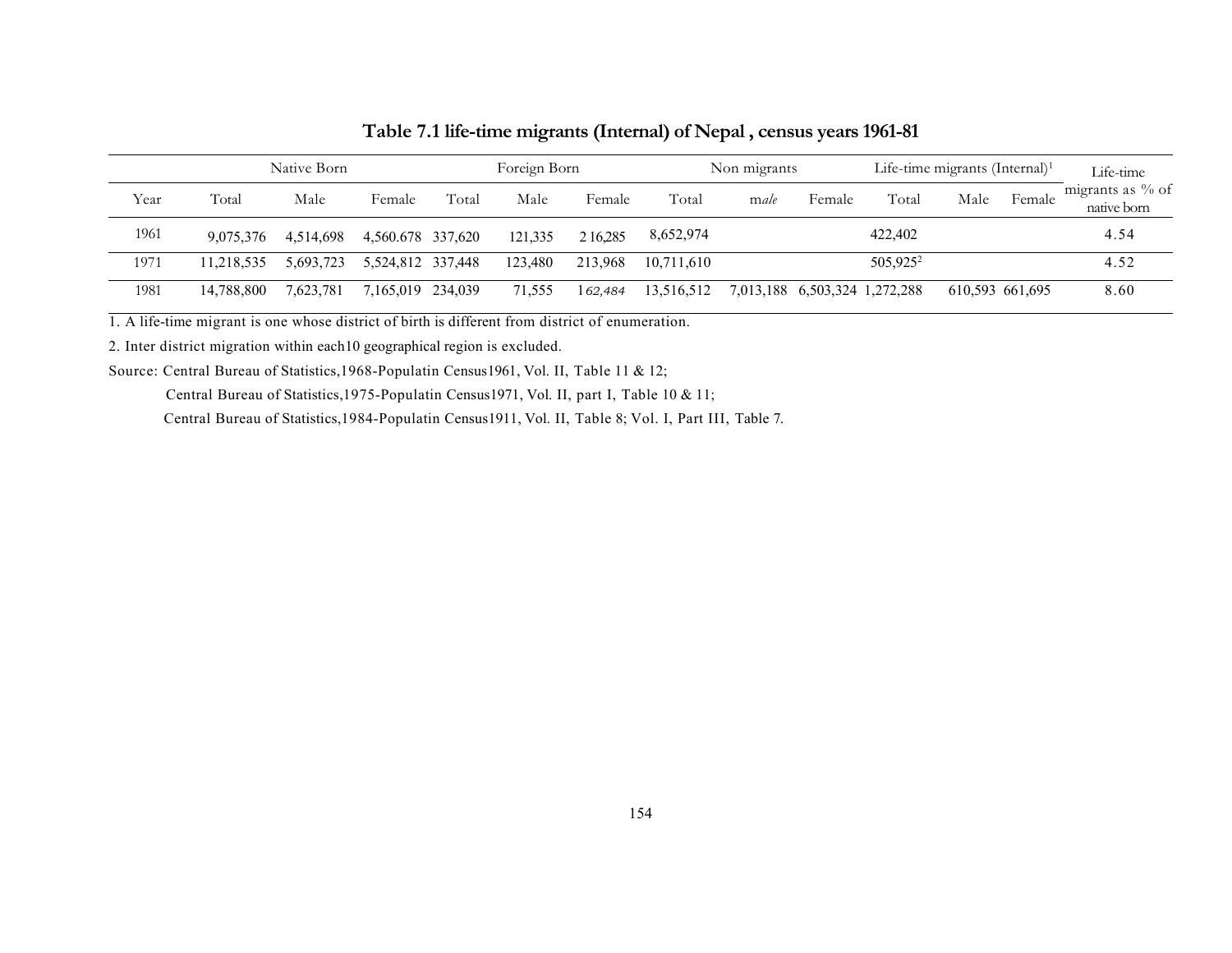### Table 7.2-Native born, population distributed by place of birth and place of enumeration for geographic zones , Nepal, Census year 1971

|                      |                                                                                                 | Place of birth | Total                        | Life-time<br>net migrants |            |
|----------------------|-------------------------------------------------------------------------------------------------|----------------|------------------------------|---------------------------|------------|
| Place of enumeration | Mountain                                                                                        | Hill           | Terai                        |                           |            |
| Mountain             |                                                                                                 | 9,258          | 44                           | 9,693                     | $-39,959$  |
| Hill                 | 15,667                                                                                          |                | 9,699                        | 25,366                    | $-359,966$ |
| Terai                | 33,990                                                                                          | 376,074        | $\qquad \qquad \blacksquare$ | 410,064                   | $+399,925$ |
| Total                | 49,657                                                                                          | 385332         | 10,139                       | 445,128                   |            |
| Note:                | - indicates net out migrants from the region.<br>$+$ - indicates net in migrants in the region. |                |                              |                           |            |

Source : Same as in Table 7.1.

#### Table 7.3—Native born population distributed by place of birth and place of enumeration for geographic zones, Nepal, Census

| Place of    |          | Place of birth           |        |         |              |  |  |  |  |
|-------------|----------|--------------------------|--------|---------|--------------|--|--|--|--|
| enumeration | Mountain | Hill                     | Terai  | Total   | net migrants |  |  |  |  |
| Mountain    |          | 33,423                   | 2,196  | 35,619  | $-261,467$   |  |  |  |  |
| Hill        | 134,254  | $\overline{\phantom{a}}$ | 35,669 | 169,923 | $-424,711$   |  |  |  |  |
| Terai       | 162,832  | 561,211                  |        | 724,043 | $+686,178$   |  |  |  |  |
| Total       | 297,086  | 594.634                  | 37,865 | 929,585 |              |  |  |  |  |

Source : Same as in Table 7.1.

#### Table 7.4-Native born population distributed by place of birth and place of enumeration by sex for geographic zones, Nepal, census year 1981.

|                         |         |                          |         | Place of birth           |                          |        |         |           |            |                        |            |
|-------------------------|---------|--------------------------|---------|--------------------------|--------------------------|--------|---------|-----------|------------|------------------------|------------|
|                         |         | Mountain                 | Hill    |                          | Terai                    |        |         | All Total |            | Net life-time migrants |            |
| Place of<br>enumeration | Male    | Female                   | Male    | Female                   | Male                     | Female | Male    | Female    | Male       | Female                 | (Total)    |
| Mountain                |         | $\overline{\phantom{a}}$ | 13,813  | 19,610                   | 1,119                    | 1,077  | 14.932  | 20,687    | $-138,685$ | $-122,782$             | $-261,467$ |
| Hill                    | 67,054  | 67,200                   |         | $\overline{\phantom{a}}$ | 17,359                   | 18,310 | 84.413  | 85,510    | $-224.667$ | $-200.044$             | $-424,711$ |
| Terai                   | 86,563  | 76,269                   | 295,267 | 265,944                  | $\overline{\phantom{0}}$ |        | 381,830 | 342,213   | $+363,352$ | $+322.826$             | $+686,178$ |
| All Total               | 153.617 | 143.469                  | 309,080 | 285,554                  | 18.478                   | 19,387 | 481,175 | 448.410   |            |                        |            |

Note : - indicates net out migrants from the region. + indicates net in migrants in the region.

Source : Same as in Table 7.1.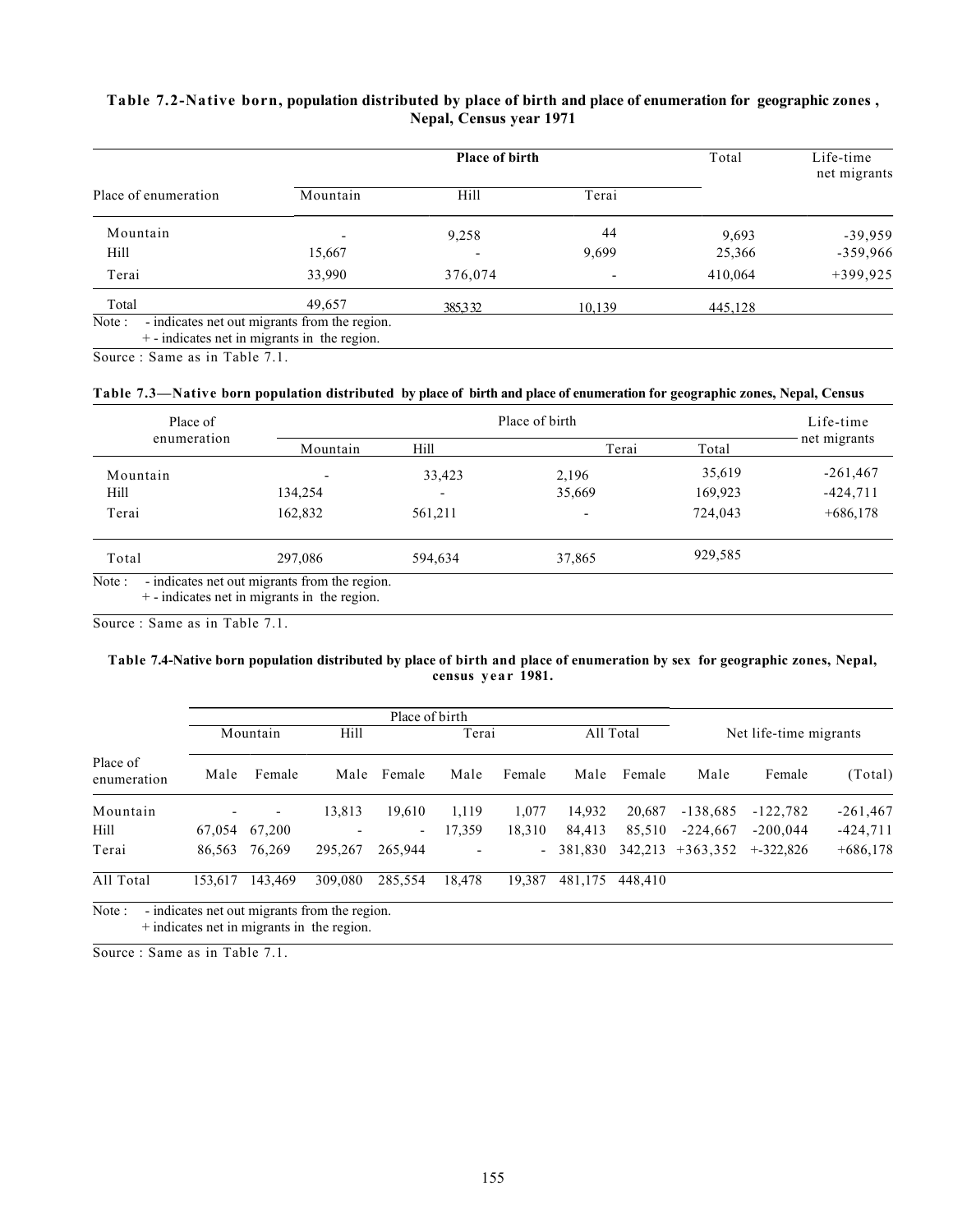Among those who moved across the geographic zones in 1981, the proportion of male is higher than female. Of the 0.93 million internal migrants in 1981, 52 per cent were males and the remaining were females (see Table 7.4). However, this situation reverses when the unit of estimation of lifetime migrants is changed from internal level to inter district level which includes both inter and intra zonal movements, i.e. total volume of life-time migrants. The 1981 census record 1.27 million life-time migrants. Of these 0.66 million or 52 per cent were females and the rest, i.e. 0.61 million or 48 per cent were males (see Table 7.1). From these findings it appears that female migrants tend to move more frequently within the zones; while males tend to move more frequently across the zones. The findings of higher mobility of female within the zone than across the zone may be attributed, among other things, to the fact that female migration is mostly due to marriage, and this usually takes place within a zone among the neighboring districts, while male migration is mostly due to economic reasons which may require a male member of the household to move across the zone to look for jobs.

It may be further observed from Tables 7.2 and 7.3 that the majority of the migrants originated from Hill , followed by the Mountain and Terai. The net losers were Hill and Mountain zones, while the net gainer was Terai zone. In 1971, the Hill and Mountain zone lost 0.36 and 0.04million population to Terai. The net exodus of people from the Hill and Mountain still remain unabated. The 1981 census recorded a net loss of 0.26 and 0.42 million people from the Mountain and Hill respectively, while the Terai gained 0.69 million population. This huge influx of people from the Hill and Mountain to the Terai has accelerated the pace of population growth of the latter.

Between 1971 and 1981, the population of *the* Terai increased at the rate of 4.19 per cent per annum. Of this growth, 0.67 per cent is attributed to net internal migration.

# Volume of Migration : Development Region

Table 7.5 and 7.6 present data on net internal migration for each development region for the census years 1971 and 1981. When looking at the migration pattern by development region, we find some changes in the ranking order of the development regions in terms of losing and gaining population during the intercensal period 1971-81. The Western Development region, which was ranked first among the development regions losing population in 1971 has been displaced into second place in 1981 by the Eastern Development region. The position of the Eastern Development region was third among the development regions losing population in 1971. The Midwestern Development region which were second among, the development regions losing population in 1971 has turned into a net gainer in 1981 and occupied the third position among the development regions experiencing the net increase of population in 1981. The far western Development region retained its second rank among the development regions gaining of population in both 1971 and 1981. The Central Development region has been and continues to receive the highest number of migrants. The net gain of population of the central development region due to migration increased from 0.70 million in 1971 to 0.13 million in 1981 registering an increase of 80 percent during the inter censal period 1971 – 1981.

# Duration of Residence

Data on duration of residence of the migrants was collected for the first time in 1981. Table 7.7 gives distribution life-time migrants by duration of stay at the place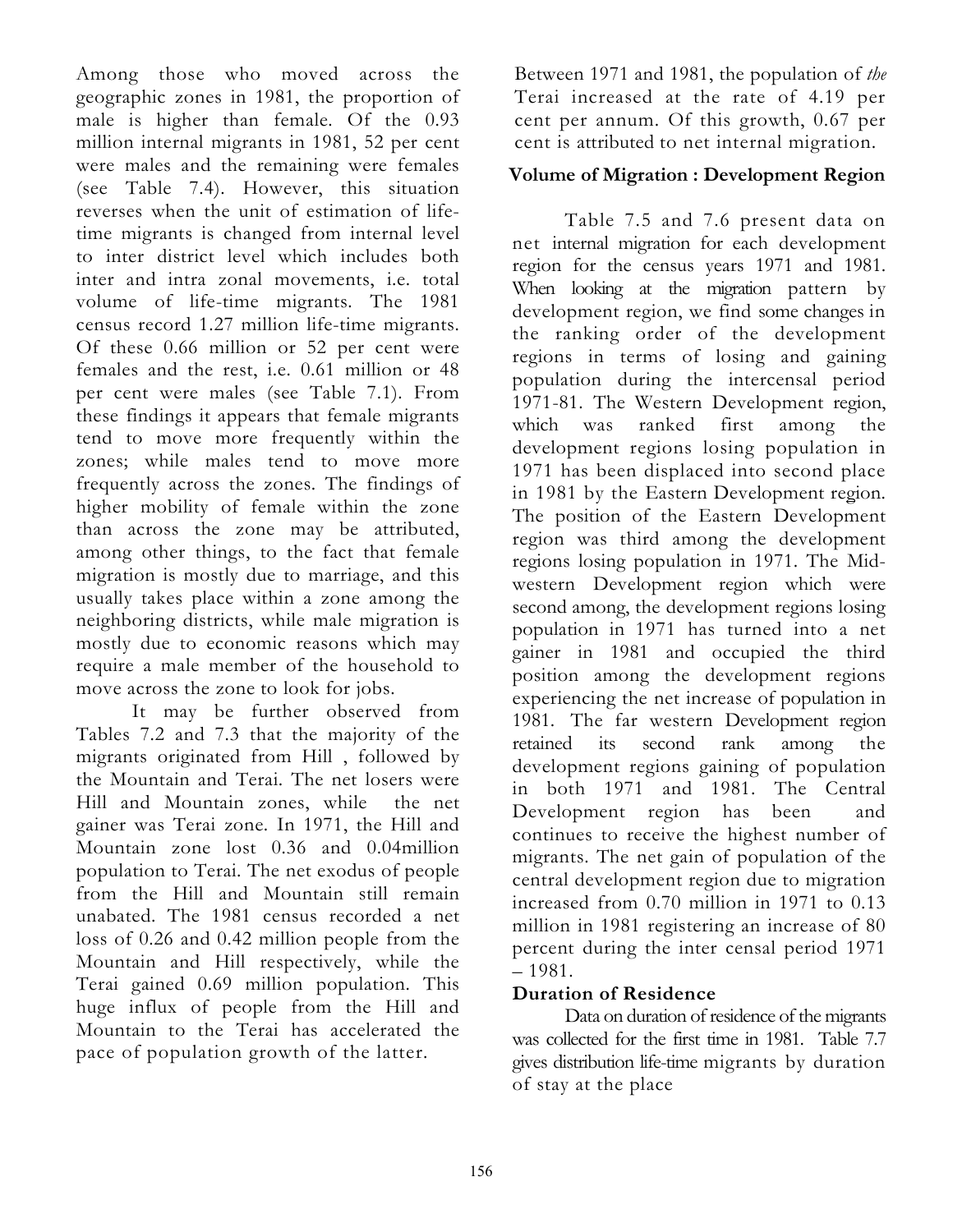|                         |         |                          | Place of birth |             |                          |         |                          |  |  |  |
|-------------------------|---------|--------------------------|----------------|-------------|--------------------------|---------|--------------------------|--|--|--|
| Place of<br>Enumeration | Eastern | Central                  | Western        | Mid Western | Far<br>Western           | Total   | time<br>migrants         |  |  |  |
| Eastern                 |         | 21,511                   | 1,649          | 209         | 195                      | 23,564  | $-13, 104$               |  |  |  |
| Central                 | 35,292  | $\overline{\phantom{a}}$ | 65,940         | 1,411       | 766                      | 103,409 | $+70,331$                |  |  |  |
| Western                 | 735     | 6,953                    |                | 6002        | 191                      | 13,881  | $-58, 133$               |  |  |  |
| Mid Western             | 271     | 3,377                    | 3,297          |             | 7,017                    | 7,962   | $-17,210$                |  |  |  |
| Far Western             | 370     | 1,237                    | 1,128          | 17,550      | $\overline{\phantom{a}}$ | 20,185  | $+18,116$                |  |  |  |
| Total                   | 36,668  | 33,078                   | 72,017         | 25,172      | 2,169                    | 169,101 | $\overline{\phantom{0}}$ |  |  |  |

#### Table 7.5-Native born population distributed by place of birth and place of enumeration for development region, Nepal Census years 1971

Note : - indicates net out migration from the region.

+ indicates net in migration in the region.

Source : Central Bureau of Statistics, 1975-Population Census 1971, Vol. II, part I, Table 9.

#### Table 7.6 - Native born population distributed by place of birth and place of enumeration for development region, Nepal Census years 1981.

|                         |         |                          |         | Place of birth |                |         |                               |
|-------------------------|---------|--------------------------|---------|----------------|----------------|---------|-------------------------------|
| Place of<br>Enumeration | Eastern | Central                  | Western | Mid Western    | Far<br>Western | Total   | Net life-<br>time<br>migrants |
| Eastern                 | -       | 29,811                   | 4,015   | 1,455          | 859            | 36,141  | $-184, 137$                   |
| Central                 | 103,102 | $\overline{\phantom{a}}$ | 77,848  | 3,453          | 1,139          | 185,547 | $+126,687$                    |
| Western                 | 54,088  | 18,753                   |         | 7,329          | 504            | 80,674  | $-17,908$                     |
| Mid Western             | 36,848  | 5,927                    | 11025   |                | 4,561          | 58,361  | $+19,516$                     |
| Far Western             | 26,240  | 4,349                    | 5,694   | 26,602         |                | 62,835  | $+55,822$                     |
| All Total               | 220,278 | 58,840                   | 98,582  | 38,845         | 7,063          | 423,608 |                               |

Note : - indicates net out migration from the region.

+ indicates net in migration in the region.

Source : Central Bureau of Statistics, 1975- Population Census 1971, Vol. II, part I, Table 9.

| Table 7.7-Duration of residence of population at place of enumeration, Nepal, Census year 1981 |  |  |  |
|------------------------------------------------------------------------------------------------|--|--|--|
|                                                                                                |  |  |  |

|                             | Since birth | year   |         | Under 1 1-5 years 6-11 years 12+ years Not stated |                 |        | <b>Total native born</b> | Total life<br>time migrants |
|-----------------------------|-------------|--------|---------|---------------------------------------------------|-----------------|--------|--------------------------|-----------------------------|
| Number                      | 13,516,512  | 29.159 | 401.338 |                                                   | 281,428 488,302 | 71,061 | 14,788,800               | 1,272,288                   |
|                             |             | (2.29) | (31.54) | (22.19)                                           | (38, 37)        | (5.58) |                          | (100.00)                    |
| Per cent of<br>total native | 91.4        | 0.2    | 2.7     | 1.9                                               | 3.3             | 0.5    | 100.0                    |                             |

born

Note : The figures in parenthesis refers to proportion of life time migrants by duration of stay at place of enumeration.

Source : Same as in Table 7.1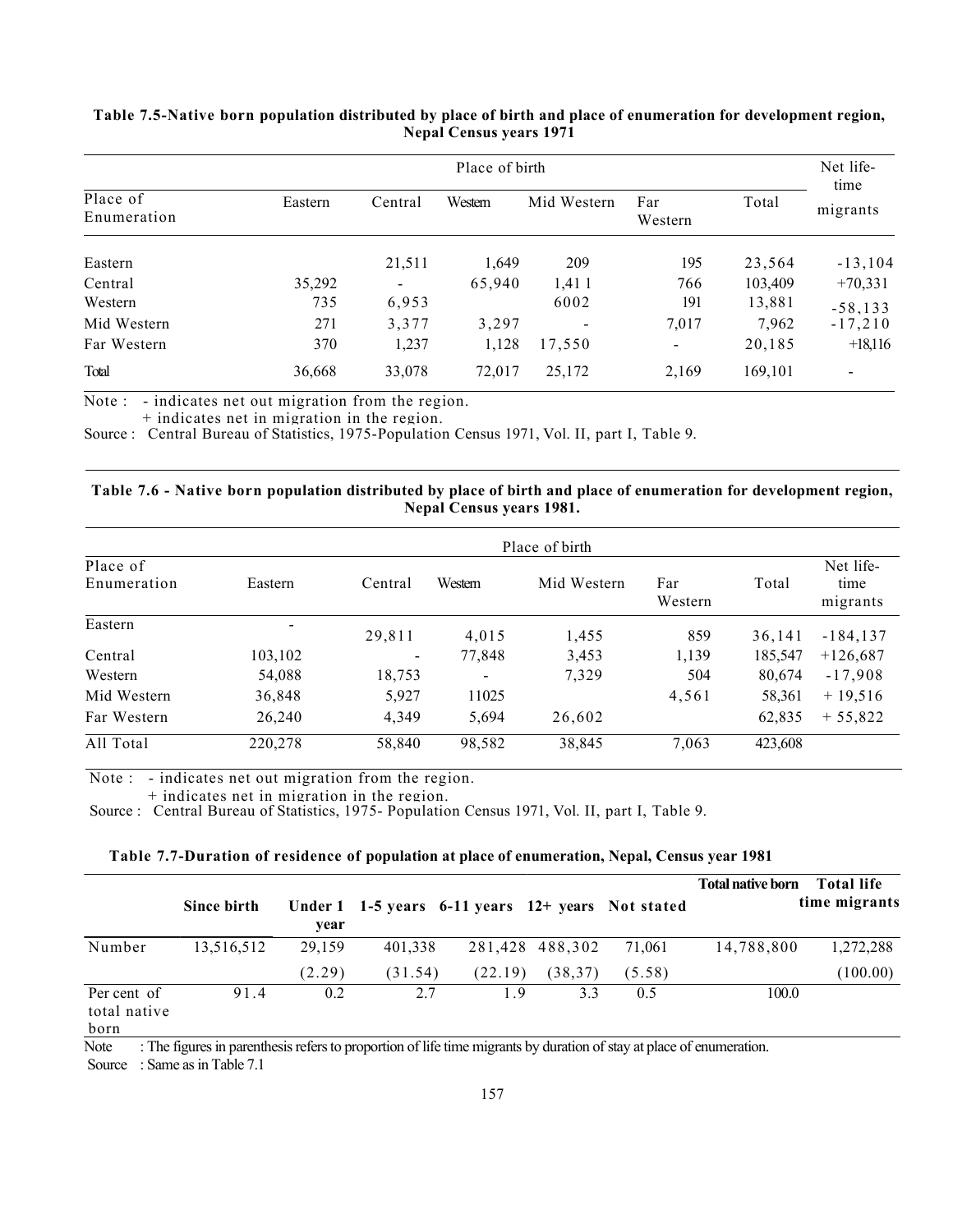of enumeration. It may be observed that more than 90 per cent of the native born population were enumerated at the places where they were born. And the majority (56%') of the lifetime migrants have been living at the place of enunumeration for the last 11 years. Of these , 34 per cent were residing at the places of enumeration for less than or equal to five years. This shows that the migrants are of recent origin, the majority of them had moved during the last intercensal period : 1971-81.

## Country of Birth

Table 7.8 gives the nor cent distribution of the foreign born population in Nepal by country o`- birth for the census years 1971-81. Table 7.8 shows that most (at least 96%j of the population of Nepal as reported in the censuses, was born in the present teritory constituting Nepal. The reported foreign born population as per cent of the total population is not only small but is it also declining from 3.58 per cent in 1961 to 1.55 percent in 1981. Even in terms of absolute numbers, the foreign born population has declined over the years from 337,620 in 1961 to 234, 039 in 1981. Of those recorded as foreign born in 1981, only 92,440 have been living in Nepal for the last 11 years (1971-81). This dramatic decline in the foriegn born population of Nepal may be attributed, in part, to misclassification by enumerators, wilful distortion on the part of foriegn born citizens not to identify themselves as foreigners in order to avoid possible tension and also, some of the foreign born population who have been living in Nepal for a long period of time may no longer consider themselves foreigners. However, these explanations should be treated merely as conjectures until they are empirically verified.

The foreign born population is essentially of Indian origin, at least 95 per cent of them born in India, the majority of the remaining came from other Asian countries. It

may be further observed that the majority of Indian born persons enumerated in Nepal was female, they might have moved across the border with their male relatives as dependants. These female immigrants may also include among them those Indian girls who were married to Nepali boys. Marriage across the border of Nepal and India is quite conrimon. The finding of a higher proportion of female among the foreign born population enumerated in Nepal may also reflect more reliable response on the part of women as opposed to men on tile question of citizenship.

## Inter-regional Flow of Migrants

Table 7.9 presents volume of male and female in, out and the net flow of life-time migrants for 15 geographic regions of the country as reported in the 1981 census. The table shows, on the one hand, net exodus of people from each region of the Hill and Mountain<sup>1</sup> and on the other, net gain of population in each region of the Terai. A similar picture of net flow (positive/negative) of life-time migrants by region appeared in 1971 (see Table 7.10). The pattern of interregional flow of life-time migrants as observed in Table 7.9 also holds, even when this flow is measured for the last intercensal (1971-81) period only (see Table 7.11).

Comparing the intercensal flow of lifetime migrants of 1971 with those of 1981 (see Table 7.9 and Table 7.10), one finds the areas which belonged to the gaining and losing category in 1971 also maintained their position in 1981. In other words, each region in the Mountain and Hill is consistently losing population, while each region of the Terai has been gaining in population contitinuously over the years.

<sup>&</sup>lt;sup>1</sup> Only one exception from this trend could be found in the mid-western Mountain region which has experienced small but net positive gain of population. However, if mid and far-western Mountain regions are merged together, this area would also turn into a net loser in 1981.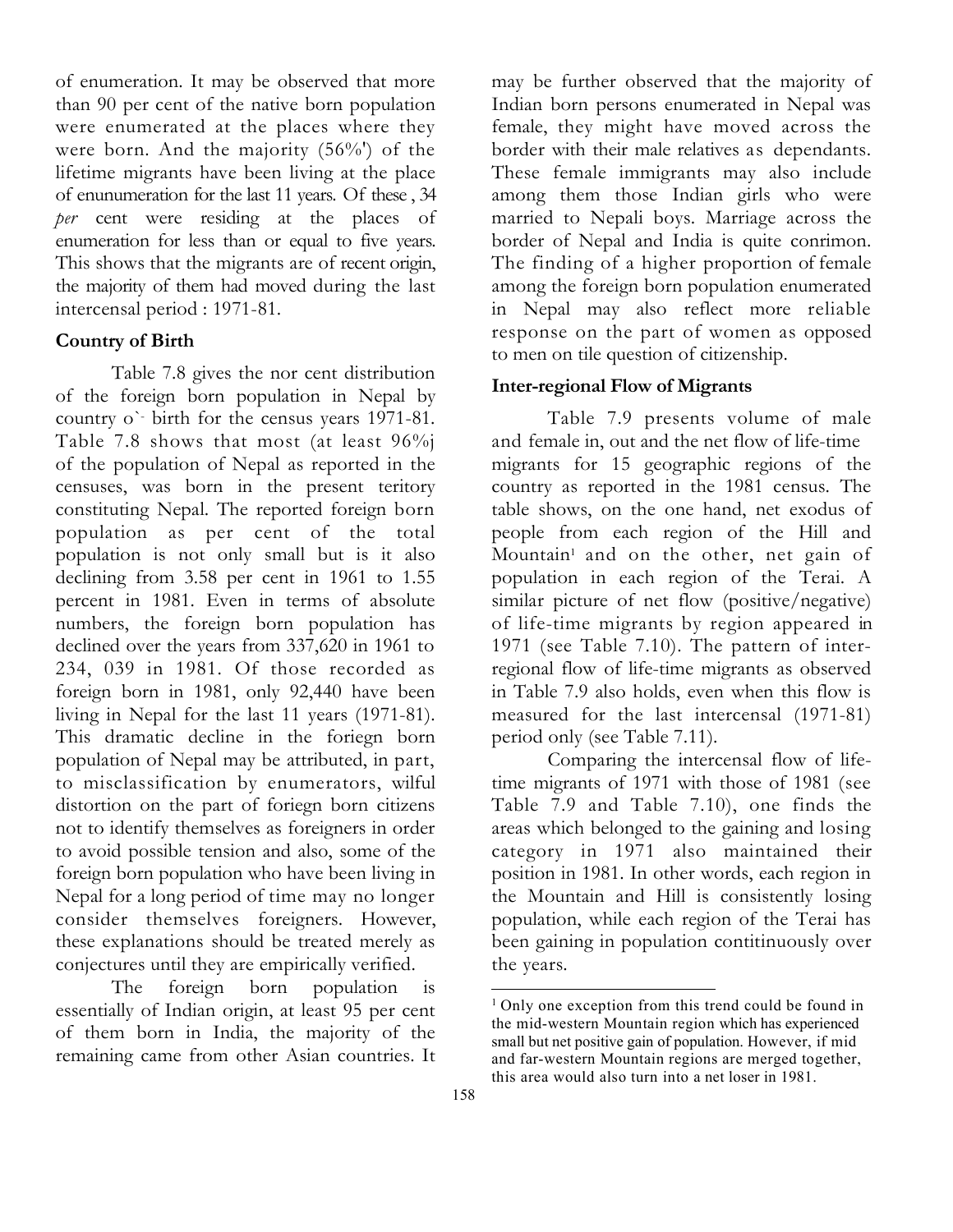|      |         |                            | <b>Total foreign born</b> |                              |                   |        |                             |                |                | <b>Born</b> in           |                          |                             |                          |        |               |
|------|---------|----------------------------|---------------------------|------------------------------|-------------------|--------|-----------------------------|----------------|----------------|--------------------------|--------------------------|-----------------------------|--------------------------|--------|---------------|
|      |         |                            |                           |                              |                   | India  |                             |                |                |                          |                          |                             |                          |        |               |
| Year | Total   | $%$ of total<br>population | Male                      | Female                       | Total             | Male   | Female                      | China          |                |                          | Burma Malaya Pakistan    | Other<br>Asian<br>countries | European<br>countries    | Others | Not<br>stated |
| 1961 | 337,620 |                            |                           | 3.58 121,335 216,285 324,159 | (96.0)            |        |                             | $-8,061$ 1,052 |                | 1,531                    | 2,302                    | $\overline{\phantom{a}}$    | $\blacksquare$           | 285    | 230           |
| 1971 | 337,448 |                            | 2.90 123,480              | 213,968                      | 322,718<br>(95.5) |        | 115,606 207,112 1,534 6,364 |                |                | $\overline{\phantom{a}}$ | $\sim$                   | 6,131                       | 207                      | 494    |               |
| 1981 | 234,039 | 1.55                       |                           | 71,555 162,484 222,278       | (94.9)            | 65,285 | 156,993                     | 2,481          | $\blacksquare$ |                          | $\overline{\phantom{a}}$ | 7,827                       | $\overline{\phantom{0}}$ |        | 1,453         |

#### Table 7.8—Foreign born population by country of birth, Nepal, Census years 1951-1981

Note: The figure in parenthesis refers to % of total foreign born.

Source: Central Bureau of Statistics1968-Population Census 1961, Vol. II, Table 12; Central Bureau of Statistics1975-Population Census 1971, Vol. II, part I , Table 11; Central Bureau of Statistics1984-Population Census 1981, Vol. I, part II, Table 8.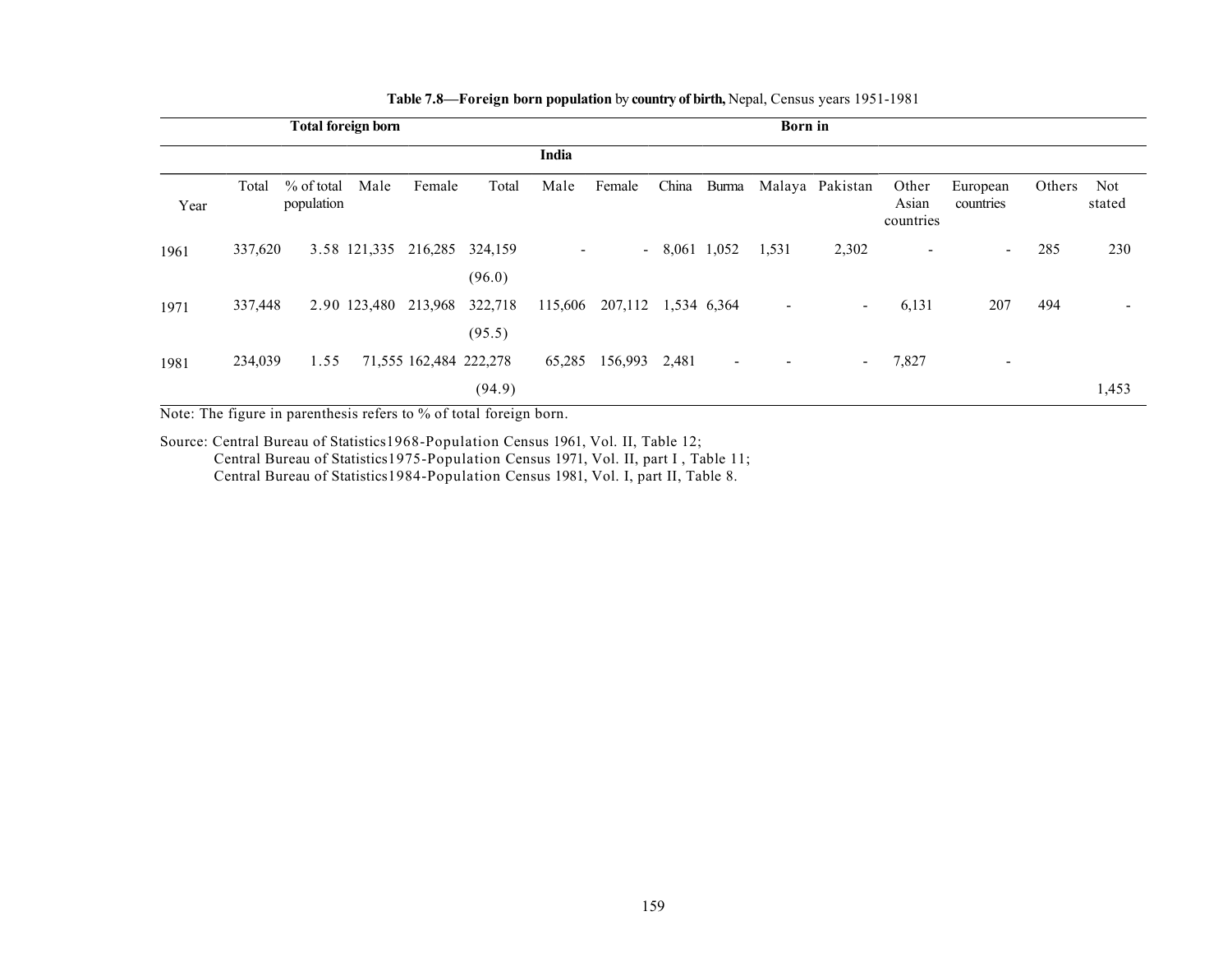|                           |         | In-migration | <b>Out-migration</b> |         | Net migrants |            | Net migrants as % of<br>enumerated (Native born)<br>population |               |
|---------------------------|---------|--------------|----------------------|---------|--------------|------------|----------------------------------------------------------------|---------------|
| <b>Geographic Regions</b> | Male    | Female       | Male                 | Female  | Male         | Female     | Male                                                           | Female        |
| Eastern Mountain          | 10,352  | 13,555       | 124,785              | 111,202 | $-114,433$   | $-97,647$  | 67.2                                                           | 58.5          |
| Central Mountain          | 4,556   | 5,869        | 10,467               | 11,269  | $-5,911$     | 5,400      | 2.8                                                            | 27            |
| Western Mountain          | 762     | 318          | 18,147               | 20,072  | $-17,385$    | $-19,754$  | $168.6*$                                                       | $207.2^\circ$ |
| Mid western Mountain      | 3,454   | 3,876        | 2,346                | 3,066   | $+608$       | $+810$     | 0.5                                                            | $0 - 7$       |
| Far-western Mountain      | 4,967   | 5,919        | 6,531                | 6,710   | $-1,564$     | $-791$     | 1.1                                                            | 0.5           |
| Eastern Hill              | 13.132  | 18'91        | 135,927              | 329,433 | $-122,795$   | $-111,142$ | 19.4                                                           | 17.8          |
| Central Hill              | 38,048  | 33,825       | 62,616               | 56,659  | $-24,568$    | $-22,334$  | 2.3                                                            | 2.2           |
| Western Hill              | 31,255  | 31,717       | 78,527               | 71,577  | $-4,272$     | $-39,860$  | 4.4                                                            | 3.7           |
| Mid--west Hill            | 15,019  | 16,481       | 28,226               | 26,102  | $-13,207$    | $-9,821$   | 2.5                                                            | 1.9           |
| Far-western Hill          | 7,359   | 7.200        | 24,184               | 23,187  | $-16,825$    | $-15,987$  | 5.6                                                            | 5.3           |
| Eastern Terai             | 157,394 | 143,441      | 17,555               | 21,400  | $+139,339$   | $+122,041$ | 13.1                                                           | 12.6          |
| Central Terai             | 110,247 | 104,226      | 12,813               | 16,235  | $+97,429$    | $+87,991$  | 8.0                                                            | 8.2           |
| Western Terai             | 57,410  | 54,025       | 2,424                | 2,248   | $+51,986$    | $+51,777$  | 10.6                                                           | 11.9          |
| Mid-west Terai            | 28,207  | 26,157       | 7,098                | 6,140   | $+21,109$    | $+20,017$  | 6.1                                                            | 6.3           |
| Far-west. Terai           | 50,563  | 41,637       | 574                  | 637     | $+49,989$    | $-41,000$  | 22.0                                                           | 20.9          |

Table 7.9-Inter-regional flow of life-time migrants by regions, Nepal, Census year 1981.

\*The finding of net migrants as percentage of enumerated population being more than 100 (ie the number of life- time migrants ishigher than enumerated population) in the Western Mountain region is more artificial than real for the following reasons : this region was comprised of only two districts (Manang and Mustang) in 1971, However, after 1971, five panchayats were taken out mustang and included in one of the adjoining districts As a result people of these 5 panchauats may hav been counted as life-time migrants since they were enumerated in a place (district) different from their district of birth. And. this could lead to the finding of the more life-time migrants than enumerated population in western mountain.

Source: Central Bureau of Statistics, 1984, Population Census 1981, Vol. II, Table 8 and Vol. I, Part III, Table 7.

| <b>Geographic Regions</b> |        | In-migration |        | <b>Out-migration</b> | Net migrants |           | Net migrants as % of<br>enumerated (Native<br>born) population |        |
|---------------------------|--------|--------------|--------|----------------------|--------------|-----------|----------------------------------------------------------------|--------|
|                           | Male   | Female       | Male   | Female               | Male         | Female    | Male                                                           | Female |
| Eastern Mountain          | 2251   | 4,134        | 17,727 | 20189                | $-15,476$    | $-16,055$ | 4.9                                                            | 5.0    |
| Central<br>,              | 585    | 638          | 1,054  | 1,041                | - 469        | $-403$    | 1.8                                                            | 1.6    |
| Western                   | 479    | 1,646        | 4,879  | 4,802                | $-4,400$     | $-3,156$  | 1.9                                                            | 1.4    |
| Kathmandu Valley          | 14,898 | 11,542       | 23,633 | 21,851               | $-8,735$     | $-10,309$ | 2.8                                                            | 35     |
| Eastern Hill              | 5,612  | 11,886       | 98,456 | 88387                | $-92,844$    | $-70,501$ | 11.4                                                           | 9.1    |
| Central Hill              | 14,507 | 15,245       | 74,688 | 65954                | $-60,181$    | $-50,709$ | 5.1                                                            | 4 2    |
| Western Hill              | 1,672  | 3,391        | 33,033 | 32717                | 31,361       | $-29,326$ | 4.3                                                            | 4 1    |
| Eastern Terai             | 99,278 | 86.521       | 4,975  | 5,292                | $+94,303$    | $+81229$  | 8.7                                                            | 8.4    |
| Central $\,$ ,            | 85,012 | 76,739       | 2,962  | 3,542                | $+82,050$    | $+73,197$ | 10.9                                                           | 11.2   |
| Western $\ldots$          | 37,890 | 32,995       | 777    | 962                  | $+37,113$    | $+32,033$ | 12.4                                                           | 11.6   |

| Table 7.10 Inter regional flow of life-time migrants by regions, Nepal Census year 1971 |  |  |
|-----------------------------------------------------------------------------------------|--|--|
|-----------------------------------------------------------------------------------------|--|--|

Source: Central Bureau of Statistics, 1958-Population Census 971, Vol. 11, Part 1, Tables 10 & 11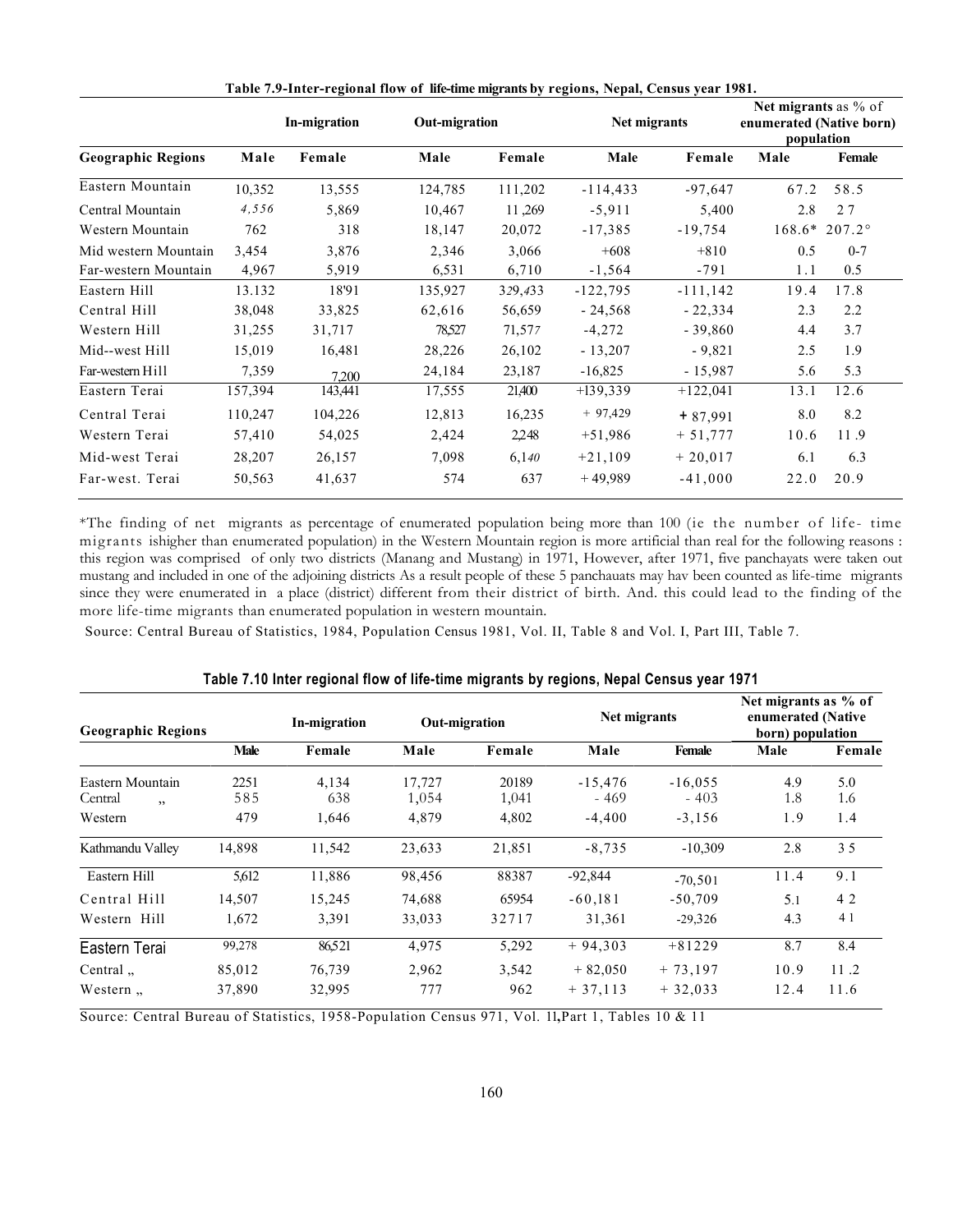| Geographic                      | In-migration<br>regions |        |        | Out-migration | Net-migration       |                     |          | Net-migration rate<br>per' 00 |
|---------------------------------|-------------------------|--------|--------|---------------|---------------------|---------------------|----------|-------------------------------|
|                                 | Male                    | Female | Male   | Female        | Male                | Female              | Male     | Female                        |
| Eastern mountain                | 1,200                   | 2,099  | 91,014 | 80,370        | $-89,814$           | $-78,271$           | $-56.6$  | $-49.4$                       |
| Central                         | 3,181                   | 3,335  | 5,631  | 5,299         | $-2,450$            | $-1,964$            | $-1.3$   |                               |
| Western<br>$\ddot{\phantom{0}}$ | 499                     | 191    | 10,806 | 11,113        | $-10,307$           | $-10,922$           | $-76.9*$ | $-84.6*$                      |
| Mid Western                     | 2F <sub>32</sub>        | 2,483  | 1,650  | 1,641         | $+982$              | $+842$              | $+0.9$   | $+0.8$                        |
| Far Western                     | 2.91.5                  | 3,066  | 3,452  | 3,108         | $-527$              | $-42$               | $-0.4$   | $-0.03$                       |
| Eastern Hill                    | 8.195                   | 10,106 | 71,391 | 66,287        | $-63,195$           | $-56,181$           | $-10.9$  | $-9.6$                        |
| Central                         | 26,627                  | 21,896 | 34,760 | 30,785        | $-7,933$            | $-8,889$            | $-0.8$   | $-0.9$                        |
| Western                         | ,, 21,937               | 19,775 | 43,692 | 40,440        | $-21,755$           | $-20,665$           | $-2.3$   | $-2.1$                        |
| Mid Western                     | 10.407                  | 11,270 | 15,199 | 13,781        | $-4.792$            | $-2.511$            | $-1.0$   | $-0.5$                        |
| Far Western                     | 5,338                   | 4,439  | 14,366 | 13,116        | $-9,028$            | $-8,677$            | $-3.3$   | $-3.1$                        |
| Eastern Terai 88,592            |                         | 79,385 | 9,771  | 10,310        | $+78,821$           | $+69.075$           | $+9.2$   | $+8.8$                        |
|                                 | Central 56,783          | 54,761 | 7,412  | 8,058         | $+49,371$           | $+46,703$           | $+4.7$   | $+ 5.1$                       |
| Western                         | , 37,161                | 34,768 | 1,322  | 1,302         | $+35,839$ $+33,466$ |                     | $+9.4$   | $+10.0$                       |
| Mid Western                     | 19,110                  | 17,372 | 2,945  | 2,655         |                     | $+16,165$ $+14,717$ | $+6.0$   | $+5.9$                        |
| Far Western 28,917              |                         | 23,631 | 294    | 312           |                     | $+28,623$ $+23,319$ | $+17.5$  | $+16.3$                       |

Table 7.11- Intercensal (1970-81) flow of migrants by regions, Nepal, Census year 1981

\* Same as in Table 7.9.

Net Migrants  $- \times 100$ Note: a) Net Migration Rate  $=$  $P_{70} + P_{81}$  $\overline{2}$ 

#### b) Native born population is used for  $P70$  and  $P81$ .

Source: Central Bureau of Statistics, 1984-Population Census 1981, Vol. II, Table 7 & 8.

The exodus of people from the Mountain and Hilit to the Terai may be attributed among other reasons, to the higher availability of cultivable land in the latter area. The piessure on i,icc measured by man/land ratio (i. e. ratio of population to cultivated land) in the Mountain and Hill is seventy per cent (70%) higher than that of the Terai<sup>2</sup> . The availability of land, successful eradication of malaria and the increasing accessibility of Terai to

other regions of the country, due to improved road communications, may have further accelerated the stream of migration from the Hill and Mountain to the Terai, over the years. Among the regions of the Terai the Eastern region had the highest positive balance of migrants, followed by the Central and Western regions. And this holds true for both men and women. These vat iations in net flow of migrants between regions of the Terai may be partly attributed to variationss in availability and quality of land. Land in the eastern Terai is comparatively more fertile than in the central and western Terai.

<sup>&</sup>lt;sup>2</sup> Man!land ratio is estimated to be 8.0 and 4.7 per hectare in the Mountain + Hill and Terai respectivly in 1981 (Central Bureau of Statistics,

<sup>1985</sup> Intercensal Changes of Some Key Census Variables, Nepal 1952/54-81, Kathmaadu).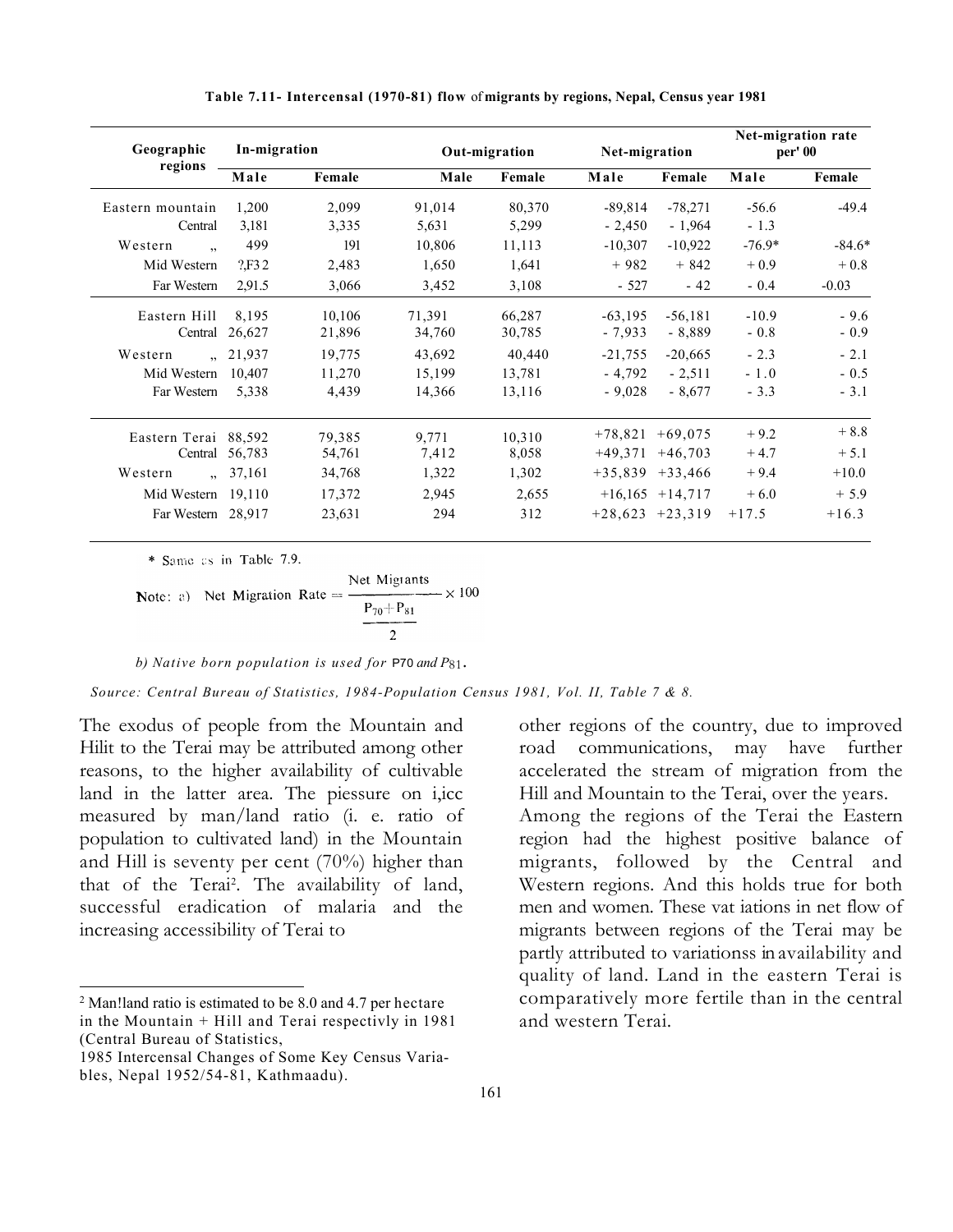Moreover, the rainfall is higher in the eastern than in the central and western Terai and also malaria eradication was more successful in the former than in the latter (Gubhaju, 1980).

Among the geografic regions the eastern Hill experienced the highest net exodus of people, followed by the eastern Mountain and western Hill.

# Migration Rate

One way to assess the extent of migration in a region, is to relate the volume of migrants to its base population, i. e. to calculate migration rate. These rates are presented in Table 7.11. The highest positive net migration rate is found to be in the far-western Terai, followed by the western and eastern Terai. And this holds true for both male and female. Although the net negative migration rate is found to be highest in the Western region, this was more artificial than real for the following reasons: i) this region comprised only two districts (Manang and Mustang) in 1971. However, after 1971, five Panchayats from one district (Mustang) were taken out and included in one of the adjoining districts. As a result, people of these five *panchayats* may have been counted as life-time migrants since they were enumerated in a district diffrrer:t from their district of birth, although they have not physically moved from one district to the other. Therefore, they should, not be treated as migrants.

Once the western Mountain excluded from the purview of analysis the net negative migration rate is found to be hi,-'hest in the eastern Mountain, followed by the eastern Hill and far-western Hill.

# Direction of Flow

Table 7.12 presents data on percentage distribution of life-time in-migrants to the region of residence from the region of birth. It is iteresting to observe that the majority of in-migrants tend to move within adjoining

regions. For example, 67 per cent of inmigrants to the eastern Terai were born in the eastern Hill, 58 per cent and 57 per cent of in-migrants to the western and mid-western Terai, came from the western and midwestern Hill respectively. Sij-.rilarly, among in-migrants to the far-western Terai, 45 per cent came from the far-western Hill.

The pattern of movement (i. e. flow between zones of adjoining regions) of inmigrants as observed above is slightly changed for three out of five areas of the Mountain zone. The majority of in-migrants to the central, mid-western and far-western Mountain, came in from within the region and from only one area, i. e. the eastern Mountain. However, for the remaining two areas of the Mountain zone, i. e. the eastern and western Mountain, the majority of migrants came in from the adjoining areas, i. e. the eastern and western Hills respectively.

Table 7.13 presents data on distribution of out-migrants by their places of origin and destination. It may be observed that the majority of out-migrants originating from the Hill areas are settled in different areas of the Terai. The out-migrants from the Mountain are found to be more spread out among different parts of the country, particularly between the Hill and Terai, with the exception of only those migrants originating from the western and far western Mountain. The majority of outmigrants from the western and far-western Mountain were fou:,d to be settled in the western and far-western Terai. The pattern of flow of out-migrants from the Mountain zone as observed in 1981 is a departure from the pattern obsrveci i u 1971. In 1971, the majority of out-migrants from the Mountain zone were found to have settled in the Terai (Gubhaju, 1980)<sup>3</sup>.

<sup>3</sup> Gubhaju, B. B. 1980. "Internal Migration in Nepal in 1971: Direction of Flow, Sex and Age Characteristics.", The Economic Journal of Nepal, Vol. 3. No. 2 (April/June).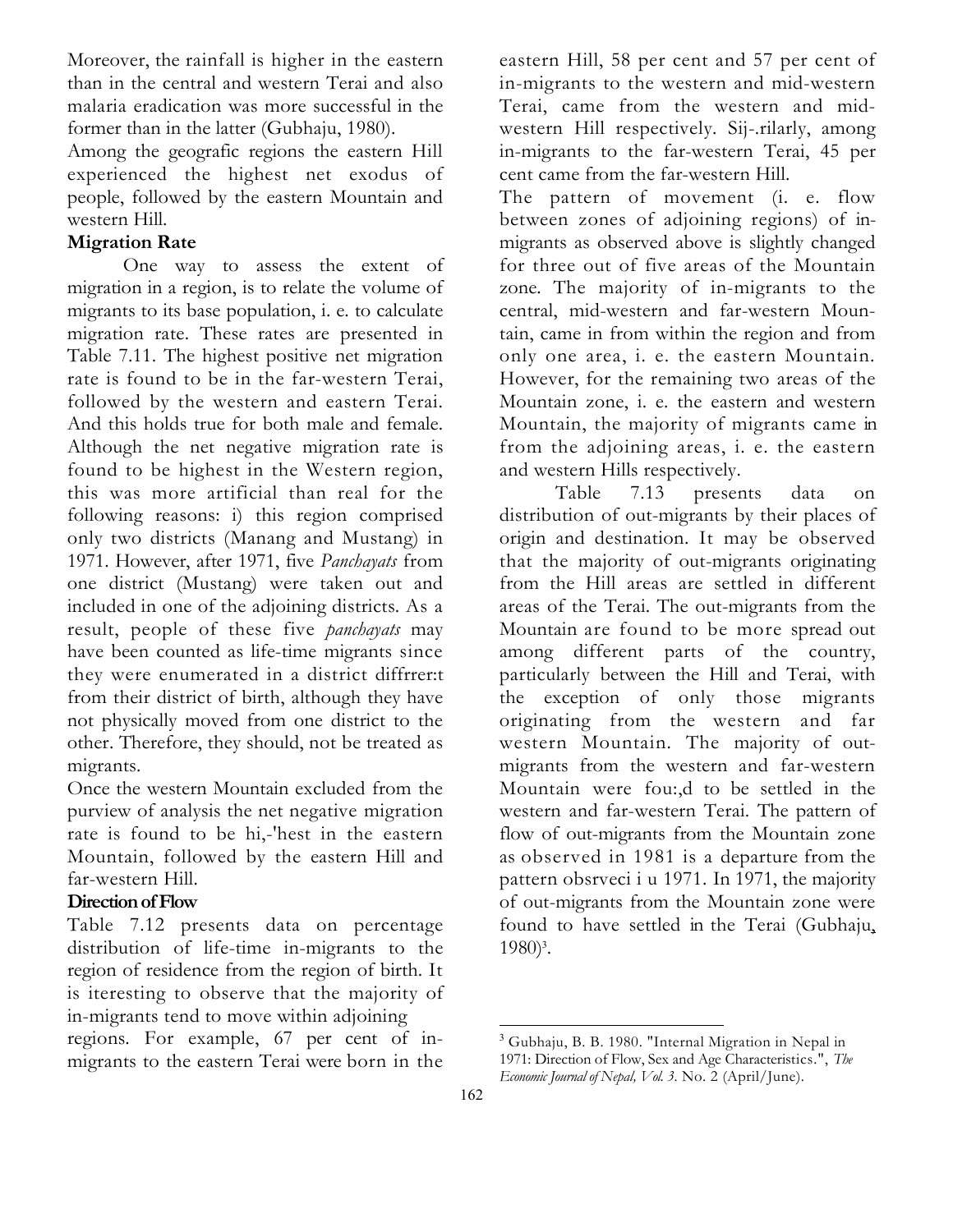| <b>Places of residence</b> |          |             |                          |          |            |                          |                     |             | <b>Places of Birth</b>   |          |                  |                          |             |          |                          |                     |               |
|----------------------------|----------|-------------|--------------------------|----------|------------|--------------------------|---------------------|-------------|--------------------------|----------|------------------|--------------------------|-------------|----------|--------------------------|---------------------|---------------|
|                            |          | Eastern     |                          |          | Central    |                          |                     | Western     |                          |          | Mid-western      |                          | Far-western |          |                          |                     | <b>Total</b>  |
|                            | Mountain |             | <b>Hill Terai</b>        | Mountain |            |                          | Hill Terai Mountain |             | <b>Hill Terai</b>        | Mountain |                  | Hill Terai               | Mountain    |          |                          | Hill Terai Per cent | <b>Number</b> |
| Eastern Mountain           |          | $-89.05$    | 2.67                     | 0.10     | 4.38       | 0.45                     | 0.06                | 0.27        | 0.10                     | 0.05     | 2.66             | 0.04                     | 0.30        | 0.07     | 0.01                     | 100.00              | (23,907)      |
| Eastern Hill               | 57.98    |             | $-23.59$                 | 1.31     | 12.14      | 2.27                     | 0.30                | 1.09        | 0.31                     | 0.12     | 0.38             | 0.14                     | 0.10        | 0.16     | 0.08                     | 100.00              | (31, 423)     |
| Eastern Terai              |          | 23.22 67.34 | $\overline{\phantom{a}}$ | 0.38     | 4.25       | 3.23                     | 0.14                | 0.87        | 0.11                     | 0.03     | 0.11             | 0.06                     | 0.08        | 0.11     | 0.04                     | 100.00              | (300, 835)    |
| Central Mountain           | 53.31    | 3.91        | 2.04                     |          | $-36.45$   | 1.67                     | 0.28                | 1.19        | 0.37                     | 0.08     | 0.33             | 0.15                     | 0.08        | 0.10     | 0.03                     | 100.00              | (10, 425)     |
| Central Hill               |          | 45.36 13.59 | 5.85                     | 14.17    |            | 7.13                     | 1.91                | 7.67        | 1.06                     | 0.26     | 0.81             | 1.38                     | 0.18        | 0.46     | 0.13                     | 100.00              | (71, 873)     |
| Central Terai              | 7.89     | 7.12        | 8.46                     |          | 0.03 38.83 | $\overline{\phantom{a}}$ | 2.77                | 29.47       | 0.39                     | 0.08     | 0.33             | 0.34                     | 0.09        | 0.12     | 0.05                     | 100.00              | (214, 473)    |
| Western Mountain           | 11.67    | 5.37        | 1.20                     | 1.57     | 9.35       | 1.67                     |                     | $-60.00$    | 7.22                     | 0.28     | 0.83             | 0.18                     | 0.18        | 0.37     | 0.09                     | 100.00              | (1,080)       |
| Western Hill               | 54.16    | 8.65        | 3.83                     | 0.64     | 7.11       | 11.00                    | 8.83                |             | 1.87                     | 0.81     | 2.45             | 0.25                     | 0.10        | 0.21     | 0.07                     | 100.00              | (71, 873)     |
| Western Terai              | 8.58     | 1.48        | 0.87                     | 0.20     | 3.59       | 2.38                     |                     | 20.33 57.73 | $\overline{\phantom{a}}$ | 0.12     | 4.08             | 0.38                     | 0.05        | 0.15     | 0.03                     | 100.00              | (111, 435)    |
| Mid-western Mountain       | 63.51    | 4.83        | 1.98                     | 0.16     | 2.03       | 1.88                     | 0.67                | 2.15        | 0.46                     |          | $-11.72$         | 0.63                     | 7.91        | 1.98     | 0.12                     | 100.00              | (73,300)      |
| Mid-western Hill           | 58.04    | 8.32        | 7.46                     | 0.32     | 2.43       | 2.07                     | 0.44                | 5.20        | 0.80                     | 3.66     |                  | 3.22                     | 0.21        | 7.50     | 0.31                     | 100.00              | (31,500)      |
| Mid-western Terai          | 11.78    | 2.52        | 1.24                     | 0.44     | 3.63       | 3.47                     |                     | 2.16 12.82  | 1.13                     |          | 1.19 57.22       | $\overline{\phantom{a}}$ | 0.21        | 1.78     | 0.39                     | 100.00              | (54, 364)     |
| Far-western Mountain       |          | 56.80 12.42 | 3.41                     | 0.19     | 1.37       | 0.52                     | 0.19                | 0.89        | 0.29                     | 5.98     | 5.96             | 0.12                     |             | $-11.70$ | 0.15                     | 100.00              | (10, 886)     |
| Far-western Hill           | 54.75    | 6.09        | 2.39                     | 0.62     | 3.02       | 1.34                     | 0.69                | 2.06        | 0.62                     | 5.81     | 6.25             | 0.65                     | 12.66       |          | 3.03                     | 100.00              | (14, 559)     |
| Far-western Terai          | 6.21     | 2.52        | 1.17                     | 0.19     | 2.69       | 0.79                     | 0.72                | 4.43        | 0.32                     |          | 1.59 13.54 10.29 |                          | 10.74 44.78 |          | $\overline{\phantom{a}}$ | 100.00              | (92,200)      |

Table 7.12 – Percentage distribution of life-time in migrants to region of residence frfom region of birth, Nepal, Census year 1981

Note: The figure in parenthesis respresents life-time in –migrants. Source: Same as in Table 7.9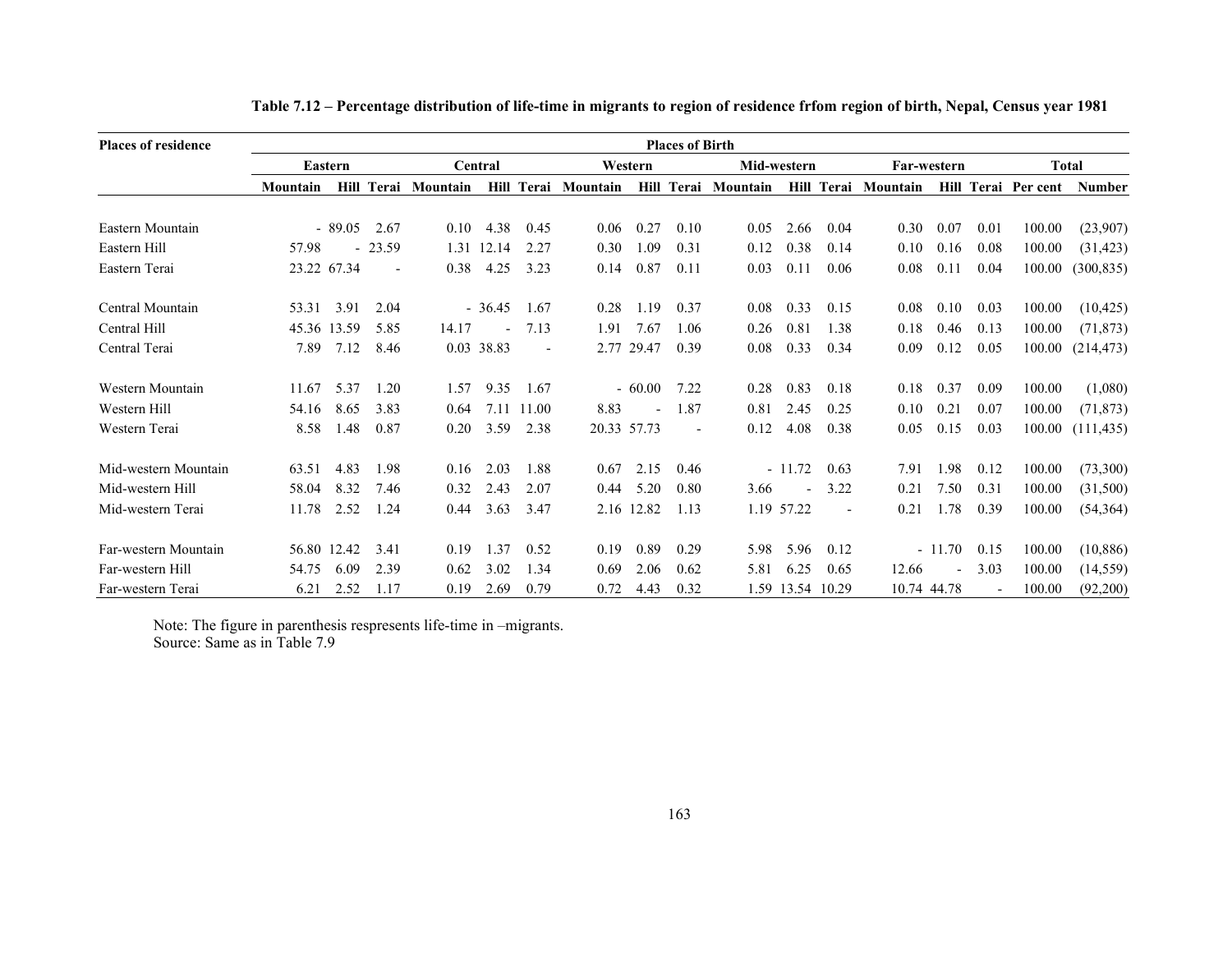|                            |                |           |                          |                |                          |                          |                | <b>Places of Birth</b>   |         |          |                          |                          |                          |                          |        |
|----------------------------|----------------|-----------|--------------------------|----------------|--------------------------|--------------------------|----------------|--------------------------|---------|----------|--------------------------|--------------------------|--------------------------|--------------------------|--------|
| <b>Places of residence</b> |                | Eastern   |                          |                | Central<br>Western       |                          |                |                          |         |          | Mid-western              |                          |                          | Far-western              |        |
|                            | Mountain       | Hill      |                          | Terai Mountain | Hill                     |                          | Terai Mountain | Hill                     | Terai   | Mountain | Hill                     | Terai                    | Mountain                 | Hill                     | Terai  |
| Eastern Mountain           | $\blacksquare$ | 8.02      | 1.64                     | 0.24           | 0.87                     | 0.37                     | 0.04           | 0.04                     | 0.49    | 0.20     | 1.14                     | 0.07                     | 0.04                     | 0.03                     | 0.16   |
| Eastern Hill               | 7.72           |           | 19.03                    | 1.89           | 3.20                     | 2.45                     | 0.25           | 0.23                     | 2.12    | 0.62     | 0.22                     | 0.33                     | 0.25                     | 0.11                     | 2.06   |
| Eastern Terai              | 29.61          | 76.35     | $\overline{\phantom{a}}$ | 5.27           | 10.73                    | 33.44                    | 1.08           | 1.75                     | 7.11    | 1.62     | 0.60                     | 1.43                     | 1.87                     | 0.73                     | 10.65  |
| Central Mountain           | 2.35           | 0.15      | 0.55                     |                | 3.18                     | 0.60                     | 0.07           | 0.02                     | 0.83    | 0.13     | 0.06                     | 0.12                     | 0.06                     | 0.02                     | 0.25   |
| Central Hill               | 13.81          | 3.68      | 10.79                    | 46.86          | $\overline{\phantom{a}}$ | 17.63                    | 3.60           | 3.67                     | 16.29   | 3.13     | 1.11                     | 7.51                     | 0.99                     | 0.69                     | 7.68   |
| Central Terai              | 7.18           | 5.75      | 46.57                    | 39.80          | 69.83                    | $\overline{\phantom{a}}$ | 15.58          | 42.11                    | 18.04   | 2.76     | 1.30                     | 5.60                     | 1.49                     | 0.56                     | 8.42   |
| Western Mountain           | 0.05           | 0.02      | 0.03                     | 0.08           | 0.08                     | 0.60                     |                | 0.43                     | 1.67    | 0.05     | 0.02                     | 1.01                     | 0.01                     | 0.01                     | 0.08   |
| Western Hill               | 14.36          | 2.04      | 6.16                     | 1.84           | 3.73                     | 23.69                    | 14.46          | $\overline{\phantom{a}}$ | 25.13   | 8.59     | 2.82                     | 1.19                     | 0.46                     | 0.28                     | 3.47   |
| Western Terai              | 4.05           | 0.62      | 2.49                     | 1.03           | 3.36                     | 9.12                     | 59.29          | 42.86                    |         | 2.25     | 8.34                     | 3.25                     | 0.39                     | 0.36                     | 2.89   |
| Mid-western Mountain       | 1.97           | 0.13      | 0.36                     | 0.05           | 0.12                     | 0.47                     | 0.13           | 0.10                     | 0.73    |          | 1.57                     | 0.35                     | 4.38                     | 0.31                     | 0.74   |
| Mid-western Hill           | 7.25           | 0.99      | 6.03                     | 0.47           | 0.64                     | 2.24                     | 0.36           | 1.09                     | 5.41    | 19.50    | $\overline{\phantom{a}}$ | 7.66                     | 0.49                     | 4.99                     | 8.09   |
| Mid-western Terai          | 2.71           | 0.52      | 1.72                     | 1.11           | 1.66                     | 6.50                     | 3.07           | 4.64                     | 13.12   | 11.01    | 57.05                    | $\overline{\phantom{a}}$ | 0.86                     | 2.05                     | 17.75  |
| Far-western Mountain       | 2.62           | 0.51      | 0.95                     | 0.10           | 0.12                     | 0.19                     | 0.05           | 0.06                     | 0.68    | 11.01    | 1.19                     | 0.10                     | $\overline{\phantom{a}}$ | 2.69                     | 1.32   |
| Far-western Hill           | 3.38           | 0.33      | 0.89                     | 0.41           | 0.37                     | 0.67                     | 0.26           | 0.20                     | 1.95    | 8.22     | 1.67                     | 0.72                     | 13.93                    | $\overline{\phantom{a}}$ | 36.42  |
| Far-western Terai          | 2.42           | 0.88      | 2.76                     | 0.84           | 2.08                     | 2.53                     | 1.74           | 2.72                     | 6.42    | 24.80    | 22.90                    | 71.66                    | 74.78                    | 87.15                    |        |
|                            | 100.00         | 100.00    | 100.00                   | 100.00         | 100.00                   | 100.00                   | 100.00         | 100.00                   | 100.00  | 100.00   | 100.00                   | 100.00                   | 100.00                   | 100.00                   | 100.00 |
| Total                      | (235,987)      | (265,360) | (38,955)                 | (21, 736)      | (119,275)                | (29,053)                 | (38,219)       | (150, 104)               | (4,672) | (5,912)  | (54, 528)                | (13,238)                 | (13,241)                 | $(47,371)$ $(1,211)$     |        |

Note: The figure in parenthesis respresents life-time in –migrants. Source: Same as in Table 7.9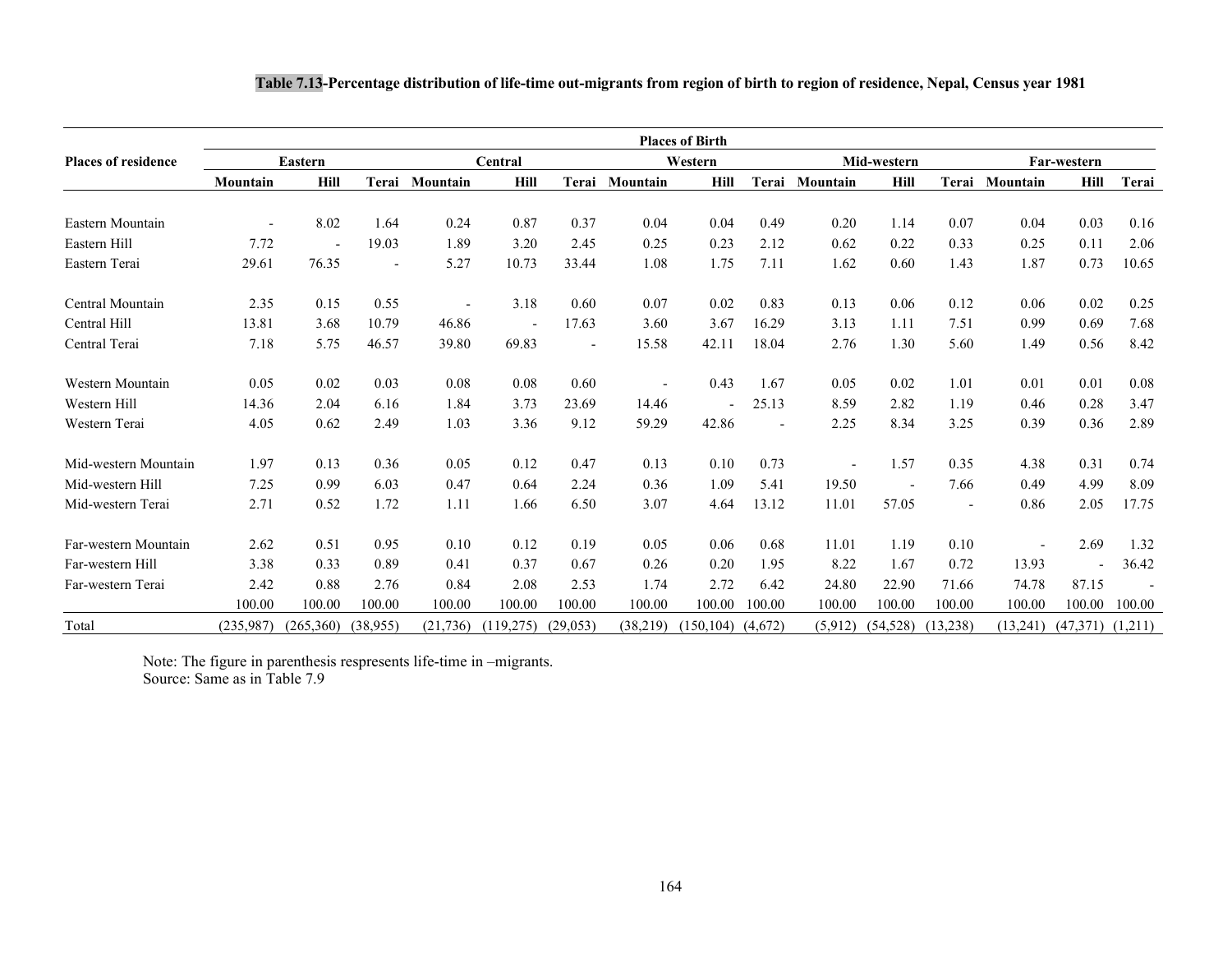| Place of origin (zone) |       |             |       |       |       |       | <b>Place of destination/zone</b> |                                                                                                       |       |            |                  |       |            |       |                         |       |
|------------------------|-------|-------------|-------|-------|-------|-------|----------------------------------|-------------------------------------------------------------------------------------------------------|-------|------------|------------------|-------|------------|-------|-------------------------|-------|
|                        |       |             |       |       |       |       |                                  | Mechi Koshi Sagarmatha Janakpur Bagmati Narayani Gandaki Dhawalagiri Lumbini Rapti Bheri Karnali Seti |       |            |                  |       |            |       | Mahakali Total Number % |       |
| Mechi                  |       | 47.93 37.61 | 9.00  | 1.86  | 1.62  | 0.67  | 0.45                             | 0.07                                                                                                  | 0.20  | 0.37       | 0.07             | 0.02  | 0.05       | 0.06  | 188,026                 | 100.0 |
| Koshi                  |       | 24.70 45.67 | 21.54 | 2.37  | 3.64  | 0.50  | 0.66                             | 0.12                                                                                                  | 0.34  | 0.07       | 0.09             | 0.03  | 0.16       | 0.12  | 180.927                 | 100.0 |
| Sagarmatha             | 23.61 | 11.20       | 45.77 | 14.52 | 2.45  | 0.76  | 0.38                             | 0.23                                                                                                  | 0.46  | 0.14       | 0.16             | 0.07  | 0.12       | 0.12  | 57,841                  | 100.0 |
| Janakpur               | 11.25 | 1.87        | 24.09 | 48.03 | 7.20  | 5.41  | 0.45                             | 0.14                                                                                                  | 0.68  | 0.10       | 0.53             | 0.06  | 0.07       | 0.10  | 119,477                 | 100.0 |
| Bagmati                | 29.37 | 3.93        | 4.22  | 9.02  | 40.35 | 3.20  | 4.90                             | 0.78                                                                                                  | 1.87  | 1.19       | 0.43             | 0.19  | 0.33       | 0.22  | 91,065                  | 100.0 |
| Narayani               | 10.37 | 1.21        | 1.69  | 5.93  | 29.41 | 13.01 | 28.30                            | 7.28                                                                                                  | 2.03  | 0.34       | 0.13             | 0.06  | 0.12       | 0.11  | 184,701                 | 100.0 |
| Gandaki                | 44.87 | 2.19        | 1.36  | 0.73  | 6.59  | 7.46  | 25.63                            | 6.55                                                                                                  | 3.35  | 0.28       | 0.22             | 0.13  | 0.11       | 0.16  | 53,579                  | 100.0 |
| Dhawalagiri            | 28.76 | 1.51        | 2.73  | 0.52  | 1.47  | 13.29 | 15.64                            | 17.02                                                                                                 | 15.73 | 0.85       | 0.14             | 2.10  | 0.11       | 0.11  | 19,361                  | 100.0 |
| Lumbini                | 13.80 | 1.11        | 0.66  | 1.03  | 2.92  | 1.55  | 22.05                            | 18.43                                                                                                 | 33.62 | 4.18       | 0.28             | 0.12  | 0.12       | 0.10  | 139,697                 | 100.0 |
| Rapti                  | 36.54 | 7.12        | 1.21  | 0.63  | 1.88  | 1.45  | 0.57                             | 1.84                                                                                                  |       | 4.64 39.45 | 3.87             | 0.40  | 0.18       | 0.21  | 33,043                  | 100.0 |
| Bheri                  | 20.61 | 1.48        | 0.89  | 0.93  | 2.55  | 2.41  | 7.22                             | 2.05                                                                                                  |       |            | 2.25 24.50 27.78 | 2.28  | 4.78       | 0.26  | 73,419                  | 100.0 |
| Karnali                | 53.54 | 1.70        | 2.49  | 1.19  | 1.39  | 0.08  | 1.41                             | 0.56                                                                                                  | 0.73  | 1.61       | 8.53             | 17.83 | 7.88       | 0.91  | 8,924                   | 100.0 |
| Seti                   | 22.27 | 2.13        | 1.17  | 0.08  | 1.97  | 0.67  | 2.02                             | 1.11                                                                                                  |       | 1.00 10.06 | 9.07             |       | 3.82 40.01 | 3.59  | 66,330                  | 100.0 |
| Mahakali               | 14.18 | 1.40        | 1.02  | 0.65  | 2.19  | 0.52  | 2.60                             | 1.21                                                                                                  | 1.48  |            | 9.07 10.52       |       | 0.77 23.66 | 30.72 | 55,898                  | 100.0 |

|  |  | Table 7.14--Direction of Mobility: place (zone) of birth by place (zone) of destination, Nepal, Census year 1981 |  |
|--|--|------------------------------------------------------------------------------------------------------------------|--|
|--|--|------------------------------------------------------------------------------------------------------------------|--|

Source: Central Bureau of Statistics: Population Census 1981(Unpublished Special Tabulations)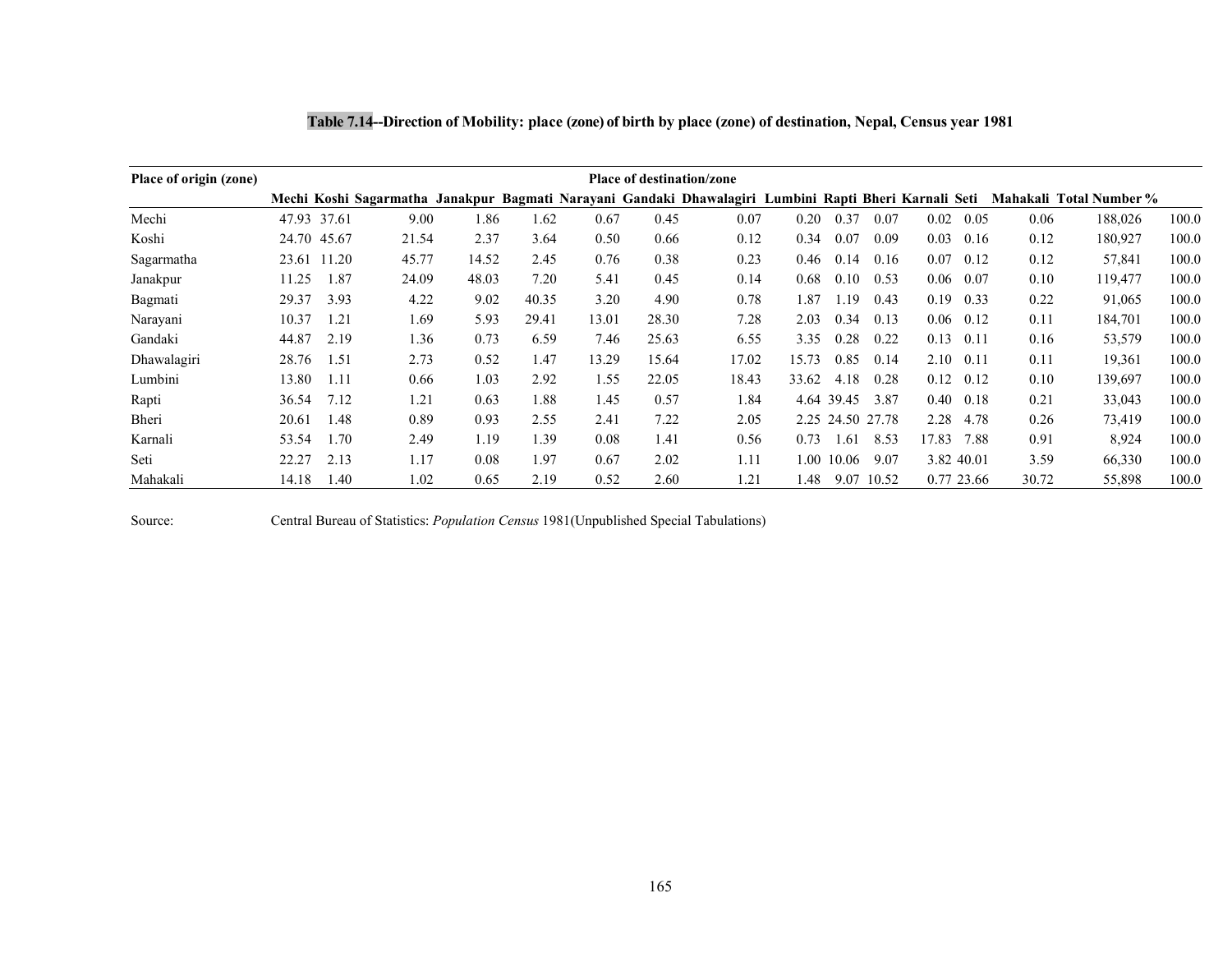It is also interesting to observe that the majority of out-migrants from the Terai were also found to be settled in other areas of the Terai, with the exception of those outmigrants originating from the western and far-western parts of the zone (Terai). The majority of out-migrants from the latter two areas moved to the neighbouring areas of the Hill.

That migrants tend to move within short distance is also supported by data ptesented in Table 7.14. Table 7.14 presents data on the mobility of life-time migrants, i. e. place of origin by place of destination, for 14 administrative zones.

While looking at the direction of mobility within and between major administrative zones<sup>4</sup> of the country, we find that the majority of the migrants tend to move more frequently within the zone and those few who moved out of a zone went to adjoining zones only. And this observation holds for 10 out of 14 zones, the exceptions being Narayani, Gandaki, Dhawalagiri and Karnali zones. The findings indicate that the life-time migrants possibly tend to move within short rather than long distances.

### Sex Composition of the Migrants

The sex ratios of out and in-migrants for different regions are presented in Table 7.15. It is interesting to observe that, on the whole, the sex-ratios of in-migrants, with the exceptions of those entering into the Terai, are lower than those of the sex ratios of otitnligrants. These findings imply, among Other things, that inmigrants are mostly female, while out-migrants are predominantly males.

We explore this issue further in Table 7.16 which presents data on the sex composition of inter-regional migrants. it will be seen that females predominate among migrants who move between adjacent places of the

| Table 7.15-Sex ratio of life-time migrants (in and out) by |
|------------------------------------------------------------|
| regions/zones. Nepal, Census year 1981                     |

|                             |             | Sex ratio    |
|-----------------------------|-------------|--------------|
| Region/Zone                 | In-migrants | Out-migrants |
| Eastern Mountain Region     | 76.4        | 112.4        |
| Central Mountain Region     | 77.6        | 92.9         |
| Western Mountain Region     | 239.6*      | 90.4         |
| Mid-western Mountain Region | 89.1        | 92.8         |
| Far-western Mountain Region | 83.9        | 97.3         |
| Total: Mountain Zone        | 72.2        | 107.1        |
| Eastern Hill Region         | 71.8        | 105.1        |
| Central Hill Region         | 112.5       | 110.5        |
| Western Hill Region         | 99.8        | 109.7        |
| Mid-western Hill Region     | 91.1        | 107.3        |
| Far-western Hill Region     | 102.2       | 104.3        |
| Total: Hill Zone            | 98.7        | 108.2        |
| Eastern Terai Region        | 109.7       | 81.9         |
| Central Terai Region        | 105.8       | 78.9         |
| Western Terai Region        | 106.3       | 107.8        |
| Mid-western Terai Region    | 107.8       | 118.8        |
| Far-western Terai Region    | 121.4       | 90.2         |
| Total: Terai Zone           | 111.5       | 95.3         |

\*Same as in Table 7.9.

Source: Same as are those in table 7.9.

same region. In other words, females tend to move within short distances. For example the sex ratio of migrants from eastern mountain to eastern Hill is 68 and from Central Mountain to central Hill is 71. The corresponding sex-ratios among migrants from western Mountain to western Hill; from midwestern Moountain to mid-western Hill and from far-western Mountain to far-western Hill are 34,55 and 38 respectively. Similarly, the migrants moving out from the Hill to the Mountain are predominantly females. The predominance of females among migrants moving between the Hill and Mountain of the same region, may largely be due to marriage between people of these two regions. The

<sup>4</sup> Nepal is divided into 14 zones.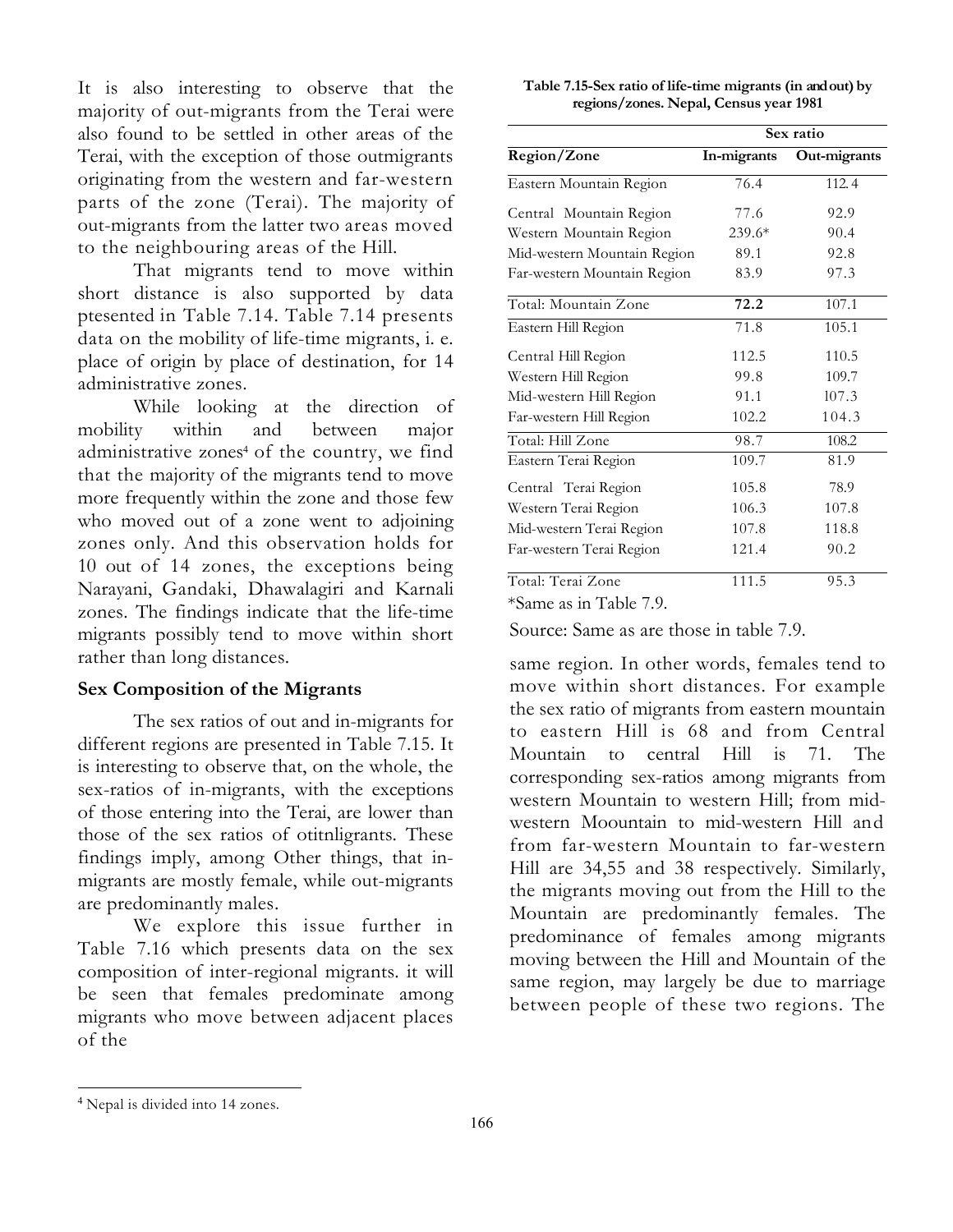|                           |          |         |              |          |               |        |          | <b>Place of birth</b> |        |          |                     |        |          |                                    |       |
|---------------------------|----------|---------|--------------|----------|---------------|--------|----------|-----------------------|--------|----------|---------------------|--------|----------|------------------------------------|-------|
| <b>Place of residence</b> |          | Eastern |              |          | Central       |        |          | Western               |        |          | Mid-western         |        |          | Far-western                        |       |
|                           | Mountain | Hill    | Terai        | Mountain | Hill          | Terai  | Mountain | Hill                  | Terai  | Mountain | Hill                | Terai  | Mountain | Hill                               | Terai |
|                           |          |         |              |          |               |        |          |                       |        |          |                     |        |          |                                    |       |
| Eastern Mountain          | 73.91    | 75.76   | 84.15        |          | 65.66         |        |          |                       |        |          | 95.90<br>$\sim$ $-$ |        |          | 88.00<br>$\overline{\phantom{a}}$  |       |
| Eastern Hill              | 67.52    | 51.71   | 67.62        | 117.46   | 74.76         | 105.47 |          | 255.00 188.23         |        |          |                     |        |          |                                    |       |
| Eastern Terai             | 111.95   | 110.44  | 78.04        | 157.53   | 144.33        | 46.99  | 133.15   | 163.23                | 165.60 |          | $-200.00$ 133.33    |        |          | 91.71<br>$\overline{\phantom{0}}$  |       |
| Central Mountain          | 108.16   | 89.77   | 124.21       |          | 40.38         |        |          |                       |        |          | $-209.09$           |        |          |                                    |       |
| Central Hill              | 121.41   | 97.45   | 133.67       | 71.36    | 53.26         | 104.27 |          | $-155.30$             |        |          | 146.67 172.19       | 114.22 |          | 220.38<br>$\overline{\phantom{0}}$ |       |
| Central Terai             | 125.79   | 104.23  | 67.45        | 110.69   | 112.80        | 33.41  | 104.08   | 105.61                | 107.63 |          | $-126.52$           | 100.00 |          | 79.59<br>$\overline{\phantom{a}}$  |       |
| Western Mountain          |          |         |              |          |               |        |          | $-285.71$             |        |          |                     |        |          |                                    |       |
| Western Hill              | 122.08   | 114.45  | 118.69       | 112.76   | 90.74         | 88.76  | 33.70    | 31.43                 | 57.37  | 173.12   | 50.68               |        |          | 106.15<br>$\overline{\phantom{0}}$ |       |
| Western Terai             | 122.38   | 81.96   | 92.84        |          | 128.57 111.94 | 94.35  | 99.97    | 106.83                | 41.63  |          | $-117.24$           | 96.35  |          | 108.43<br>$\overline{\phantom{0}}$ |       |
| Mid-western Mountain      | 119.37   | 85.34   |              |          |               |        |          |                       |        | 36.92    | 41.98               |        |          | 30.63<br>$\overline{a}$            |       |
| Mid-western Hill          | 111.99   | 57.48   | 102.85       |          | $-118.52$     | 97.88  | 130.00   | 47.70                 | 82.01  | 55.18    | 53.78               | 53.87  |          | 57.28                              |       |
| Mid-western Terai         | 101.76   |         | 56.88 116.08 |          | 141.00 124.29 | 125.42 | 127.52   | 122.83                | 110.65 | 113.44   | 105.43              | 108.34 |          | 113.87<br>$\overline{\phantom{0}}$ |       |
| Far-western Mountain      | 110.31   | 84.70   | 107.26       |          |               |        |          |                       |        | 54.26    | 130.14              |        |          | 7.51                               |       |
| Far-western Hill          | 119.10   | 87.53   | 193.28       |          | $-197.29$     |        |          | $-175.23$             |        | 101.91   | 74.33               |        | 38.13    | 64.75                              | 77.11 |
| Far-western Terai         | 143.84   | 125.58  | 134.42       | 184.37   | 147.26        | 155.21 | 134.03   | 129.68                | 122.22 | 110.63   | 121.70              | 126.02 | 125.05   | 113.68                             | 66.51 |

### Table 7.16 Sex ratio of life-time migrants from and / or to the place of birth for regions in Nepal, Census year 1981

Note: (-) Not computed in view of less than 100 cases

Source: Same as are those in Table 7.9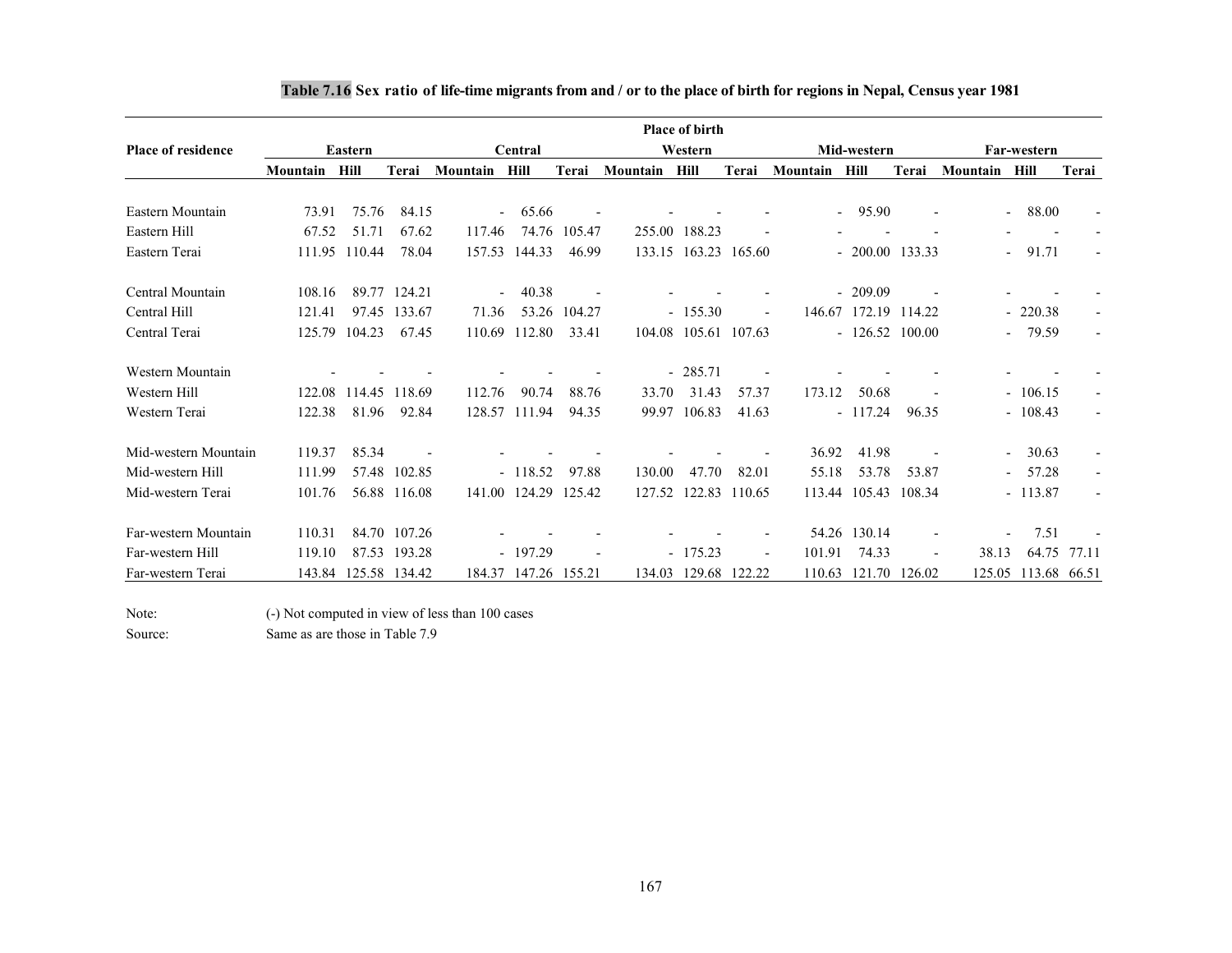Mountain and Hill regions are not only in close physical proximity, but they also share some common cultural and social traits. These factors could account for predominantly female mobility, due mainly to marriage, among regions of the Mountain and Hill.

However, males, on the whole, predominate among migrants from the Mountain and Hill to the Terai. The sex ratio is slightly higher (i. e. more than 100) among migrants from the Mountain to the Terai than from the Hill to the Terai. This further shows the dominance of males in long distance migration. For example, sex ratio among migrants from eastern Mountain to eastern Terai is 112 and from eastern Hill to eastern Terai is 110. And this pattern persists, with exception of those moving from central Hill to central Terai and from western Hill to western Terai.

These findings are in accord with hypothesis posited by Lee  $(1966)^5$  that males tend to dominate in long distance migration, while females dominate in short distance migration.

## Reasons for Migration

Information on reasons for migration were collected for the first time in the 1981 census. Table 7.17 presents data on the distribution of life-time migrants of each sex by reasons for migration. Among the male life-time migrants, the most important reason for moving out is agriculture  $(36 \%)$ , followed by trade/commerce (15%), service (8%) and study/training  $(4\%)$ . Marriage  $(30\%)$  is the single most important reason for moving out among female life-time migrants. This was followed by agriculture  $(19 \degree \%)$  and trade/ commerce (11 %). At least one third of the life-time migrants did not specify or state their reasons for migration. A majority of the migrants in the "not stated and others" category, are concentrated in the 0-14 age group and they may be considered as dependents (see Table 7.18).

### Table 7.17 - Percent distribution of total (inter-district) lifetime migrants of each sex by reasons for migration, Nepal, Census year 1981

| <b>Sex</b> | <b>Reasons for migration</b> | Number  | Percent |
|------------|------------------------------|---------|---------|
| Male       |                              | 610,593 | 100.00  |
|            | Trade and Commerce           | 91,938  | 15.06   |
|            | Agriculture                  | 221,438 | 36.27   |
|            | Service                      | 47,331  | 7.75    |
|            | Study and Training           | 24,162  | 3.96    |
|            | Marriage                     | 6,184   | 1.01    |
|            | Not stated and others        | 219,540 | 35.96   |
| Female     |                              | 661,695 | 100.00  |
|            | Trade and Commerce           | 73,567  | 11.12   |
|            | Agriculture                  | 128,465 | 19.41   |
|            | Service                      | 6,719   | 1.01    |
|            | Study and Training           | 10,542  | 159     |
|            | Marriage                     | 200,515 | 30.30   |
|            | Not stated and others        | 241,887 | 36.56   |

Source: Central Bureau of Statistics, 1984- Population Census 1981, Vol. II, Table 9.

### Reasons for Migration by Age and Sex

Table 7.18 provides distribution of lifetime migrants of each sex by age and reasons for migration. It may be observed that 58 per cent and 62 per cent of boys and girls under 15 years have not either stated their reasons for migration or were classified in the category of "others". This "not stated/ others" category among children under the age of 15, may be considered as dependents in view of their age.

"Agriculture" among male life-time migrants is found to be an important reason for migration among those aged 60 years and above, followed by those in the 15-59 age group. It shows that agriculture is an important reason for migration among males of higher agegroups. Although marriage is an important reason for migration among female life-time migrants, this is found to be

 $<sup>5</sup>$  Lee, E. S. 1966. "A Theory of Migration" Demography,</sup> No. 3 (1966), pp. 47-58.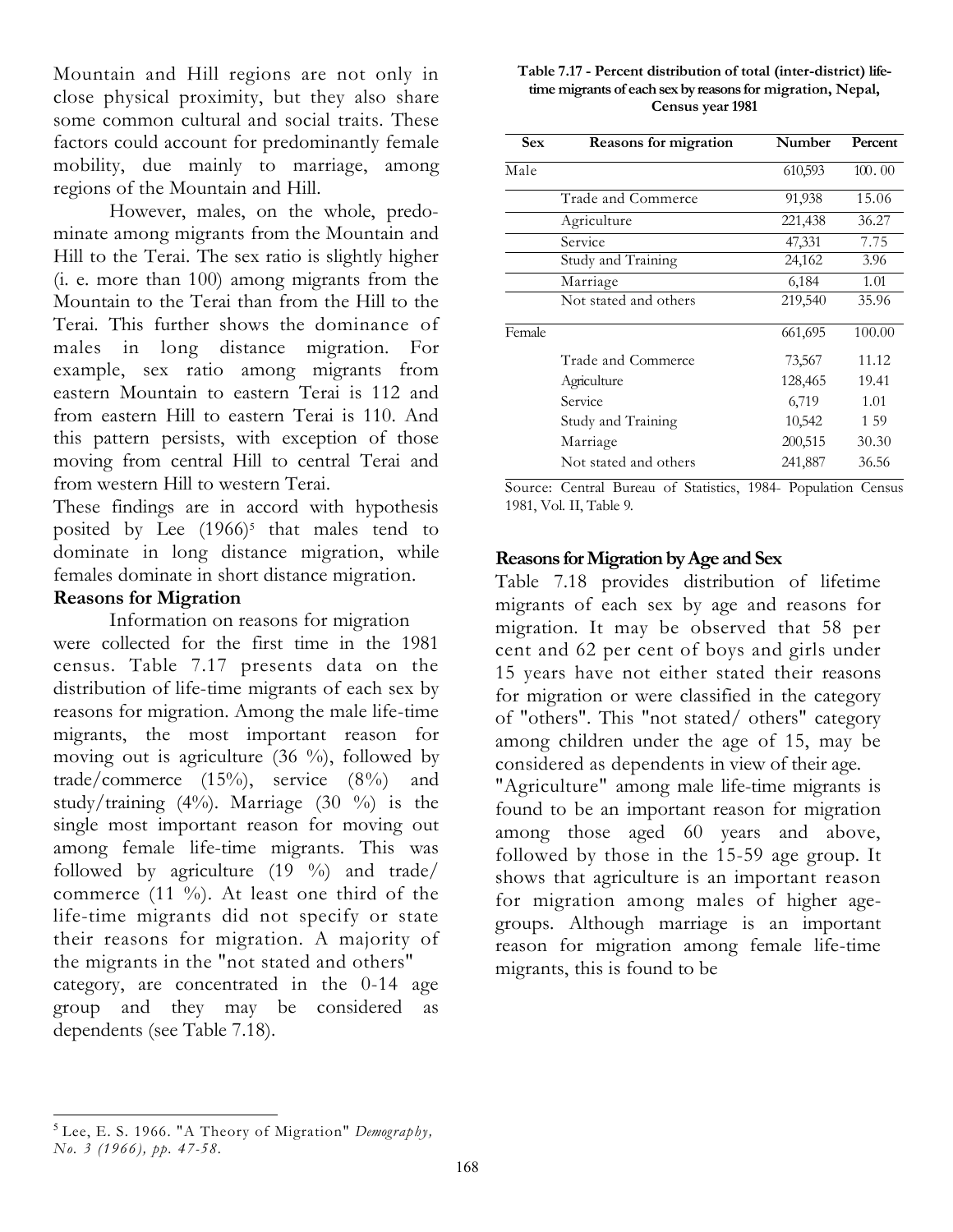disproportionately concentrated, in the 15-59 age-group. "Agriculture" constitutes an important reason for migration among higher aged ( 60 years and above) female migrants. In this age group, a sizable proportion ( 28%) of female life-time migrants, although not majority, moved out for agricultural pursuits. It there fore shows , that female do not necessarily move out for marriage only, a good proportion of them , particularly those in the highest ( 60 years and above) age group, also move out for economic pursuits like agriculture. At higher ages , women working outside home in the fields are not usually frowned upon. And this could also account for greater female participation in economic

activities outside the home at highet ages.

 It may be further obsrved from Table 7.18 that economic reasons, rather than the pursuit of education, feature more prominently among the young (under 15) life time migrants. For example, among the male migrants under 15, 33 percent moved out for economic reasons like trade /commerce as a against only 7 percent for education. The corresponding figures among female life-time migrants aged under 15 were 31 percent for trade and commerce as against 5 percent for education. This grim fact once again demostrates the economic value of children in a peasant society like Nepal

|                    |              | <b>Trade and</b> |             |                | <b>Study and</b> |          | <b>Others and Not</b> |
|--------------------|--------------|------------------|-------------|----------------|------------------|----------|-----------------------|
| <b>Sex and Age</b> | <b>Total</b> | Commerce         | Agriculture | <b>Service</b> | Training         | Marriage | stated                |
| Male               | 100.00       | 15.06            | 36.27       | 7.75           | 3.95             | 1.01     | 35.95                 |
|                    | (610, 593)   |                  |             |                |                  |          |                       |
| Under 15 years     | 100.00       | 23.09            | 10.25       | 1.02           | 7.20             | 0.68     | 57.76                 |
|                    | (142, 804)   |                  |             |                |                  |          |                       |
| $15-59$ years      | 100.00       | 12.53            | 43.02       | 10.48          | 3.24             | 1.10     | 29.63                 |
|                    | (424, 572)   |                  |             |                |                  |          |                       |
| $60+$ years        | 100.00       | 13.32            | 55.91       | 3.19           | 0.30             | 1.26     | 26.02                 |
|                    | (43,217)     |                  |             |                |                  |          |                       |
| Female             | 100.00       | 11.11            | 19.41       | 1.01           | 1.59             | 30.30    | 36.56                 |
|                    | (661, 695)   |                  |             |                |                  |          |                       |
| Under 15 years     | 100.00       | 20.50            | 10.51       | 0.66           | 4.73             | 1.69     | 61.89                 |
|                    | (124, 037)   |                  |             |                |                  |          |                       |
| $15-59$ years      | 100.00       | 9.04             | 20.84       | 1.13           | 0.93             | 37.85    | 30.21                 |
|                    | (488, 420)   |                  |             |                |                  |          |                       |
| $60+$ years        | 100.00       | 8.11             | 27.66       | 0.77           | 0.27             | 27.51    | 35.66                 |
|                    | (49, 238)    |                  |             |                |                  |          |                       |

Note: For each sex and age group % distribution is for reason of stay.

Source: Central Bureau of Statistics, Population Census 1981, Vol. II, Table 9.

# Reasons for Migration : Trend

The causes of migration, however, are not static, they are changing over a period of time. One notices considerable shifts in the

causes of migration over the years (see Table 7.19). For example, agriculture was the primary reason for migration, among male life-time migrants who left their places of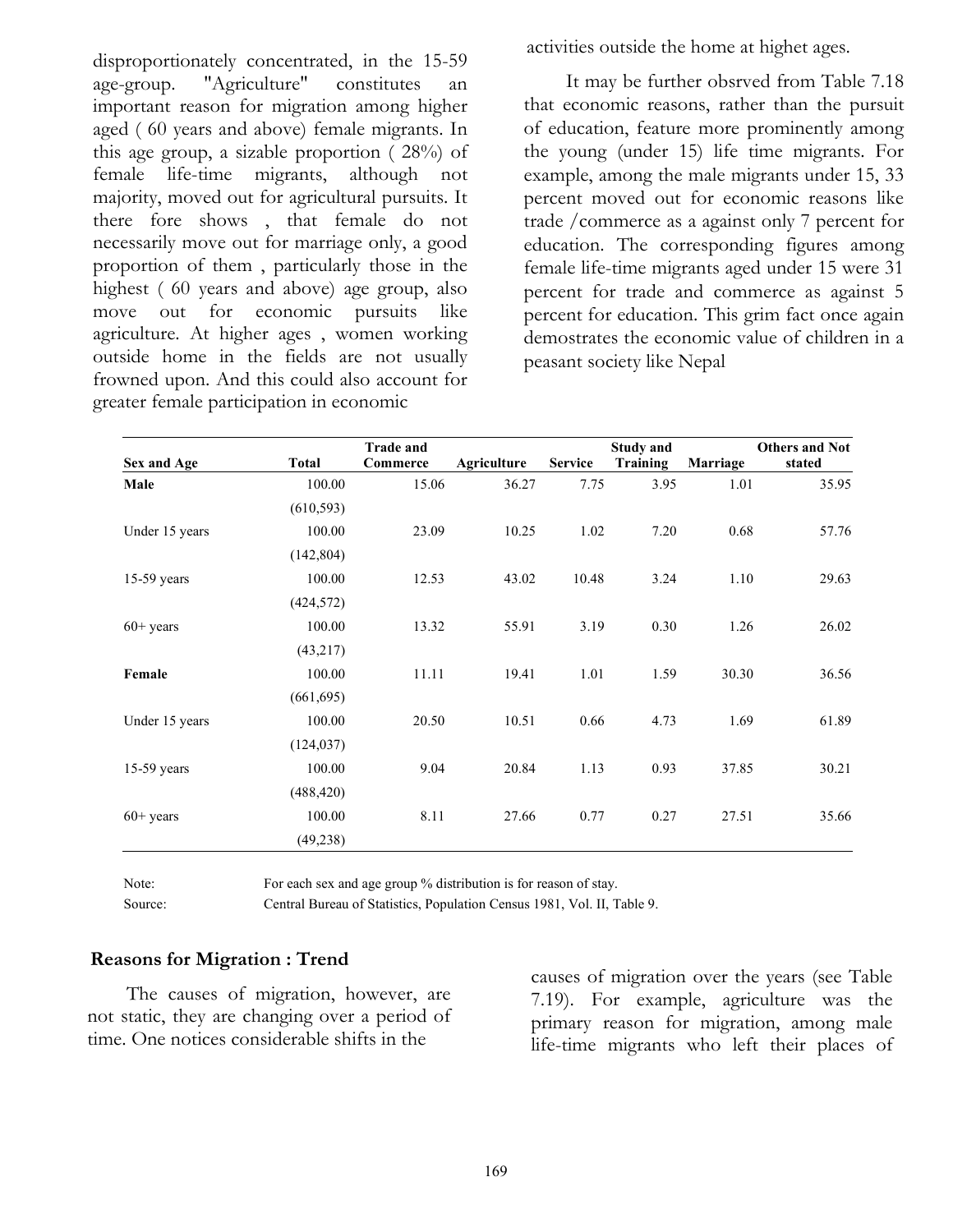origin, i, e. birth places, for 6-11 years preceding the 193t census. However, among the recent male life-time migrants, i. e. those who .zit thcic places of origin for less than a year preceding the 1981 census, agriculture is no longer the most important reason for migration. Among the recent male migrants "service" is the most important reason for migration, followed by agriculture. Forty six per cent of the male lifetime migrants who left their places of origin for

6-11 years stated "agriculture" as the most important reason for migration; the corresponding proportion among the recent migrants (i. e. those who left their places of origin for less than one year) is only 21 per cent. The importance of agriculture as a major reason for migration is also reduced among the female life-time rnigrants over the years, although to a lesser degree among the female than the male migrants. Agriculture was stated to be the main reason.

|                   |                   |                  | <b>Duration of stay</b> |           |              |
|-------------------|-------------------|------------------|-------------------------|-----------|--------------|
|                   | Reasons           | $< 1$ year       | $1-5$ year              | 6-11 year | <b>Total</b> |
|                   | Trade/ Commerce   | 1128             | 26.42                   | 6.61      | 13.01        |
|                   | Agriculture       | 18.03            | 20.12                   | 36.22     | 27.51        |
|                   | Service           | 13.12            | 5.67                    | 4.11      | 4.25         |
| <b>Both sexes</b> | Study /Training   | 4.14             | 3.29                    | 3.90      | 2.73         |
|                   | Marriage          | 12.11            | 11.56                   | 16.29     | 16.25        |
|                   | Others/Not stated | 41.32            | 32.94                   | 32.87     | 36.25        |
| Total             | $\frac{0}{0}$     | 100.00           | 100.00                  | 100.00    | 100.00       |
|                   | No.               | 29,159           | 401,338                 | 282,428   | 1,272,288    |
|                   | Trade/ Commerce   | 12.16            | 28.52                   | 7.58      | 15.06        |
|                   | Agriculture       | 21.10            | 24.31                   | 46.34     | 36.28        |
|                   | Service           | 22.59            | 9.76                    | 7.35      | 7.75         |
| Male              | Study /Training   | 5.30             | 4.45                    | 5.51      | 3.96         |
|                   | Marriage          | 0.89             | 0.89                    | 1.05      | 1.01         |
|                   | Others/Not stated | 37.95            | 32.06                   | 32.17     | 35.93        |
|                   | $\frac{0}{0}$     | 100.00           | 100.00                  | 100.00    | 100.00       |
| Total             | No.               | 15,477           | 202,294                 | 139,200   | 610,593      |
|                   | Trade/ Commerce   | 10.28            | 24.28                   | 5.68      | 11.12        |
|                   | Agriculture       | 14.57            | 15.86                   | 26.38     | 19.42        |
|                   | Service           | 2.40             | 1.51                    | 0.96      | 1.02         |
| Female            | Study /Training   | 2.82             | 2.11                    | 2.34      | 1.59         |
|                   | Marriage          | 24.79            | 22.39                   | 31.09     | 3'3.31       |
|                   | Others/Not stated | 45.13            | 33.84                   | 33.55     | 36.54        |
|                   | $\frac{0}{0}$     |                  | 100.00                  | 100.00    | 100.00       |
| Total             | No.               | 100.00<br>13,682 | 199,044                 | 143,228   | 661,695      |

| Table 7.19-Percentage distribution of reasons for migration by duration of stay, and sex Nepal Census |
|-------------------------------------------------------------------------------------------------------|
| vears 1981.                                                                                           |

Source: Central Bureau of Statistics , Population Census 1981, Unpublished Special tabulations.

\* Note: Reasons for migration for those who moved out for 12 years and above could not be shown here because this category also included inadvertently those who did not state their duration of stay.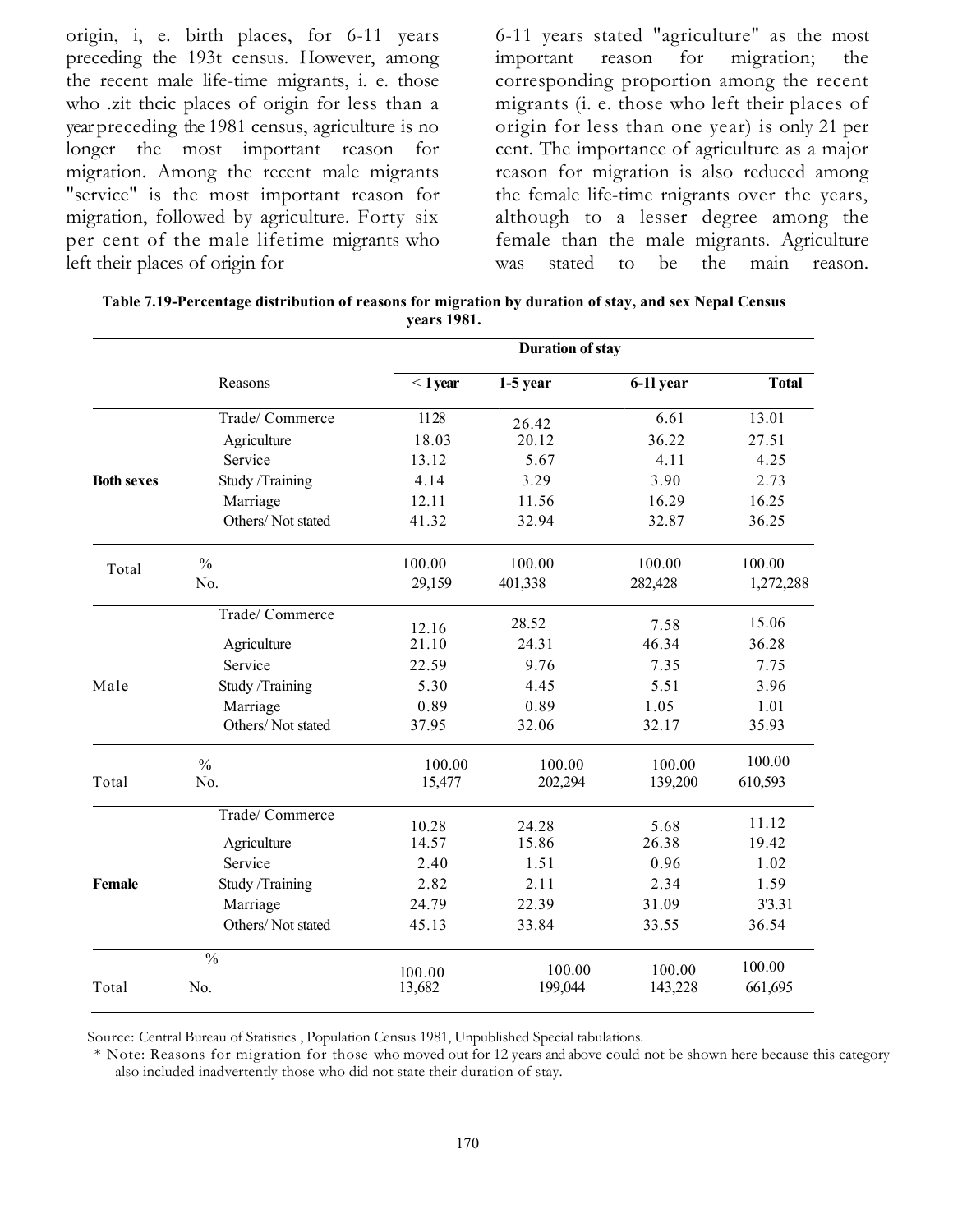for migration by 26 and 15 per cent of female life-time migrants with the longest and shortest duration of stay since departure from their places of origin. One implication of this finding could be that the room for further expansion in agricultural activities, following the spurt observed during the late sixties and early seventies, has become limited in recent years. The scope for agricultural activities generated in the late sixties and early seventies was mostly due to the opening of new agricultural land in the Terai zone by clearing jungles and also by bringing more fallow land under cultivation. However, the scope for bringing more land under cultivation by clearing jungles without further \_jeopardizing ecological balances is limited. These factors could very well explain the finding of agricultural pursuits as a major factor of mobility/migration is being eroded over the years. The decline in the importance of agriculture as the major factor of mobility is followed by an increase in the importance of other reasons for migration, such as trade, service and trading, particularly "service" among male and trade/ commerce among female life-time migrants. It is also interesting to observe that "marriage" as a factor of migration has lost its importance over the years. Thirty-one per cent of the female life-time migrants who moved out for the longest period (i. e. 6-11 years), stated "marriage" as tile reason for their migration as against 25 per cent of the recent migrants (i. e. those who moved very recently) who stated marriage as their reason of migration. This decline of marriage as a factor of female migration was counterbalanced by the increase in importance of trade/commerce, service and study/training as factors of female mobility. It indicates that although marriage is an important factor for female migration its importance is gradually dissipated over the years and consequently, more and more women are now moving out for economic

pursuits and/or higher studies.

# Reasons for Migration by Migration Stream (inter-regional)

The reasons for migration also vary by migration stream. i. e. by places of origin and destination of the migrants. Table 7.20 presents data on inter-regional distribution of life-time migrants of each sex by reasons for migration. It is interesting to observe that for those who moved to the Terai, agriculture was the most important reason and this holds true for both sexes and irrespective of the places of origin of the migrants. However, this was more prominent for male than for female and those who moved from the Hill to the Terai. Fifty per cent (50") male and 32 per cent female life-time migrants moved from the Hill to the Terai, for agriculture. The corresponding figures were 36 per cent for male and 25 per cent for female migrants moving out from the Mountain to the Terai. Those life-time migrants who moved to the Hill, particularly from the Mountain, trade/ commerce is the most important reason for migration. And this holds true for both male and female. Fortynine per cent (49<sup>'%</sup>) and 42 per cent of male and female life-time migrants moved from the Mountain to the Hill for trade/commerce. Trade/commerce still dominates among the reasons for migration, although to a lesser degree, among the male life-time migrants who moved either from the Terai to the Mountain or from the Terai to the Hill. For the corresponding Inter-regional movements (i. e. from the Terai to the Mountain or Terai to the Hill) marriage was the important reason for migration among females. Marriage was still the important reason for migration among female migrants moving out to the Mountain, irrespective of their places of origin. For male migrants, the primary reason for moving out to the mountain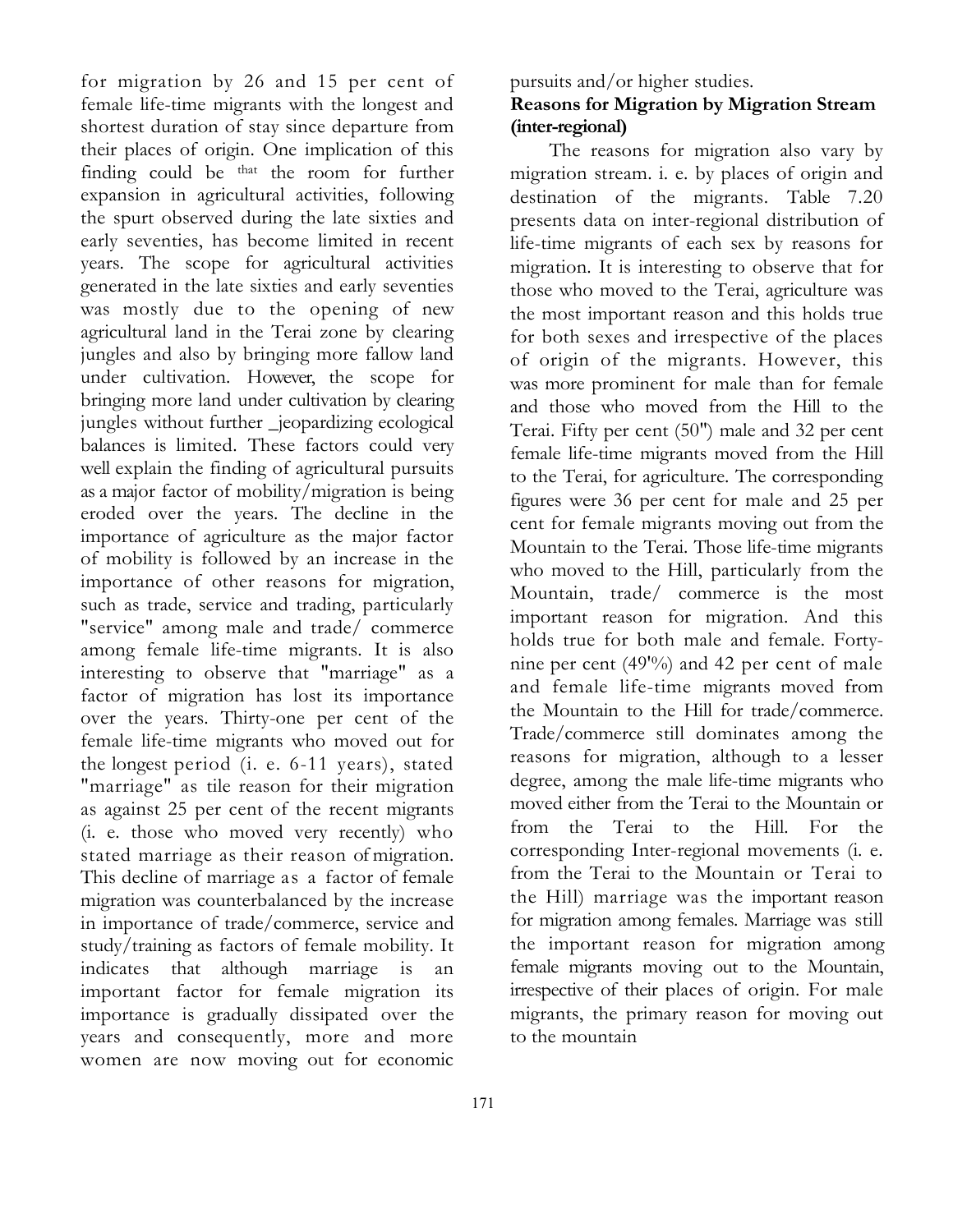| Table 7.20. Percent Distribution of life-time migrants of each sex and in each migration stream |
|-------------------------------------------------------------------------------------------------|
| (inter regional) by reasons for migration, Nepal Census year 1981.                              |

|            |                             | Mountain | <b>Mountain to</b> | <b>Hill to</b> |      | <b>Terai</b> to |                                      |
|------------|-----------------------------|----------|--------------------|----------------|------|-----------------|--------------------------------------|
| <b>Sex</b> | <b>Reason for migration</b> | to Hill  | Terai              | Mountain       |      |                 | Hill to Terai Mountain Terai to Hill |
|            |                             |          |                    |                |      |                 |                                      |
|            | Trade/Commerce              | 48.5     | 21.6               | 7.6            | 5.4  | 43.8            | 22.4                                 |
|            | Agriculture                 | 6.1      | 35.9               | 2.5            | 50.2 | 5.2             | 5.9                                  |
| Male       | Service                     | 3.4      | 4.3                | 7.5            | 7.5  | 15.2            | 12.2                                 |
|            | Study/Training              | 1.1      | 4.8                | 0.4            | 4.6  | 1.8             | 4.4                                  |
|            | Marriage                    | 0.5      | 0.5                | 1.2            | 0.7  | 1.5             | 1.2                                  |
|            | Others/Not stated           | 40.4     | 32.8               | 80.8           | 31.5 | 32.5            | 53.8                                 |
|            | Trade/Commerce              | 42.4     | 20.1               | 4.4            | 3.9  | 26.6            | 12.7                                 |
|            | Agriculture                 | 5.2      | 25.4               | 1.3            | 3.9  | 2.3             | 3.4                                  |
| Female     | Service                     | 0.6      | 0.7                | 0.6            | 1.1  | 2.0             | 1.8                                  |
|            | Study/Training              | 0.5      | 2.7                | 0.3            | 2.0  | 0.8             | 1.9                                  |
|            | Marriage                    | 15.2     | 14.6               | 33.1           | 24.0 | 31.7            | 26.8                                 |
|            | Others/Not stated           | 36.1     | 36.4               | 60.2           | 37.0 | 36.5            | 53.4                                 |

Source: Same as are those in Table 7.16

is "trade/commerrce" particularly if this movement originates from teh Terai.

# Table 7.21 Per cent distribution of life-time migrants of each sex and in eac migration stream (oter areas to urban places and other areas to Kathamandu Valley), Nepal, Census Year 1981

|            |                             |                    | <b>Migration Stream</b>                           |  |
|------------|-----------------------------|--------------------|---------------------------------------------------|--|
| <b>Sex</b> | <b>Reason for Migration</b> | to urban<br>places | Other areas Other areas to<br>Kathmandu<br>valley |  |
|            | Trade/Commerce              | 14.9               | 22.1                                              |  |
|            | Agriculture                 | 17.8               | 4.2                                               |  |
|            | Service                     | 26.1               | 28.8                                              |  |
| Male       | Education/Training          | 8.1                | 10.3                                              |  |
|            | Marriage                    | 1.2                | 1.9                                               |  |
|            | Others/Not stated           | 31.8               | 32.7                                              |  |
|            | Trade/Commerce              | 9.5                | 20.4                                              |  |
|            | Agriculture                 | 10.5               | 2.5                                               |  |
| Female     | Service                     | 3.3                | 7.0                                               |  |
|            | Education/Training          | 4.2                | 5.3                                               |  |
|            | Marriage                    | 30.5               | 25.6                                              |  |
|            | Others/Not stated           | 41.8               | 39.2                                              |  |

Source: Central Bureau of Statistics, Population Census 1981

When looking at reasons for migration from other areas to urban places and Kathmandu Valley, we find male life-time migrants primarily move from "service" i.e. in search for jobs, while for femae life-time migrants, "marriae" was the most important reasons for migrantion (see Table 7.21).

### Resons for Migration by Migration Stream (intra-regional)

 Table 7.22 presents data on ntra-regional mobility (life-time migrants) by reasons for migration. It is very interesting to observe that those who moved within the Mountain areas, "trade/commerce" was the most important reason. And this holds true for both male and female. Forty-eight per cent (48%) of male and 41 per cent of female life-time migrants moved within "mountain" areas for trade/commerce. "Agriculture" was the most important reason for male life-time migrants who moved within the Hill and Terai, and for the corresponding migrantion stream, marriage was the important reason for female life-time migrants.

 From these findings, three important conclusions emerge: First, men tend to move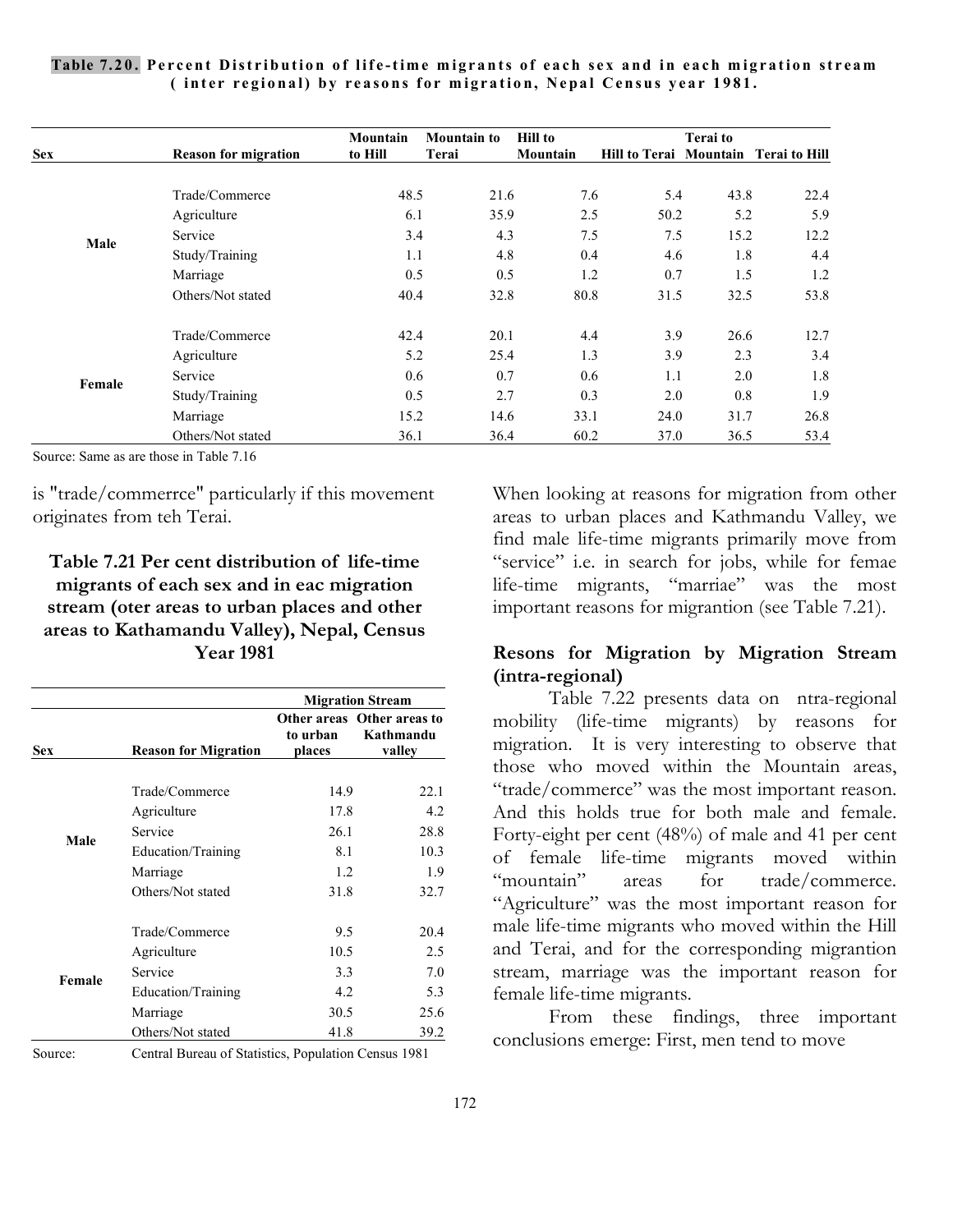Table 7.22-Percentage distribution of life-time migrants of each sex and in each migration stream (intra-regional) by reasons for migration Nepal, Census year 1981.

| <b>Sex</b> | <b>Reasons for migration</b>  | Mountain | Hill    | Terai    |  |
|------------|-------------------------------|----------|---------|----------|--|
|            |                               | tο       | to Hill | to Terai |  |
|            |                               | Mountain |         |          |  |
|            | Trade and Commerce            | 48.3     | 14.9    | 8.5      |  |
|            | Agriculture                   | 5.7      | 23.2    | 38.1     |  |
|            | Service                       | 2.3      | 15.2    | 10.8     |  |
| Males      | Study and Training            | 0.2      | 3.9     | 4.1      |  |
|            | Marriage                      | 0.6      | 2.4     | 2.3      |  |
|            | Not stated and others         | 42.9     | 40.2    | 36.2     |  |
|            | Trade and Commerce            | 40.6     | 6.5     | 4.2      |  |
|            | Agriculture                   | 5.4      | 8.6     | 10.6     |  |
|            | Service                       | 0.3      | 1.3     | 0.9      |  |
|            | Females Study and Training    | 0.2      | 1.0     | 1.3      |  |
|            | Marriage                      | 16.2     | 49.1    | 52.0     |  |
|            | Not stated and others         | 37.2     | 33.4    | 31.0     |  |
|            | Source: Same as in Table 7.16 |          |         |          |  |

out primarily for economic reasons whether these are agricultural pursuits, trade/commerce or service, depending on skills of the migrants and opportunities available at the places of destinations. For example, if this movement takes him out to the Terai, he is likely to be involved in agricultural pursuits because the scope for agricultural activities is higher in the Terai than in other areas of the country. If he goes to Kathmandu, he is likely to be mostly engaged in non -agricultural pursuits, either in service or trade/commerce, in view of greater availability of these activities in the capital city. Second, although, "marriage" is an important reason for female migration it is not the reason par-excellence, as is traditionally posited. They also move out primarily for economic pursuits, particularly when these movements are inter- regional and opportunities for participation exist. For example, agriculture was the most important reason for migration among female

Table 7.23-Some socio-economic characteristics of the migrants and the non-migrants national population, Nepal, Census year 1981

| <b>National Population</b> |                  |                      |                    |  |  |  |
|----------------------------|------------------|----------------------|--------------------|--|--|--|
| <b>Variables</b>           | Migrants<br>only | $(non-$<br>migrants) | Migration<br>rate* |  |  |  |
| Age (Total)                |                  |                      |                    |  |  |  |
| $0 - 9$                    | 12.27            | 31.63                | 3.46               |  |  |  |
| $10 - 19$                  | 18.54            | 20.36                | 7.77               |  |  |  |
| $20 - 29$                  | 23.38            | 15.99                | 11.91              |  |  |  |
| 30-39                      | 17.84            | 11.94                | 12.14              |  |  |  |
| $40 - 49$                  | 12.74            | 8.80                 | 11.82              |  |  |  |
| $50 - 59$                  | 7.96             | 5.72                 | 11.41              |  |  |  |
| $60+$                      | 7.26             | 5.56                 | 10.78              |  |  |  |
| $\frac{0}{0}$              | 100.00           | 100.00               |                    |  |  |  |
| Total<br>No.               | 1,272,288        | 13,750,551           |                    |  |  |  |
| Age (male)                 |                  |                      |                    |  |  |  |
| $0 - 9$                    | 13.60            | 31.40                | 3.59               |  |  |  |
| $10 - 19$                  | 19.87            | 21.08                | 7.51               |  |  |  |
| $20 - 29$                  | 21.60            | 15.18                | 10.92              |  |  |  |
| $30 - 39$                  | 16.97            | 11.67                | 11.14              |  |  |  |
| $40 - 49$                  | 12.62            | 8.89                 | 10.91              |  |  |  |
| $50 - 59$                  | 8.26             | 6.03                 | 10.55              |  |  |  |
| $60+$                      | 7.07             | 5.76                 | 9.58               |  |  |  |
| $\frac{0}{0}$              | 100.00           | 100.00               |                    |  |  |  |
| Total<br>No.               | 610593           | 7084743              |                    |  |  |  |
| Age (female)<br>$0 - 9$    | 11.05            | 31.86                | 3.33               |  |  |  |
| $10 - 19$                  | 17.32            | 19.59                | 8.07               |  |  |  |
| $20 - 29$                  | 25.02            | 16.87                | 12.83              |  |  |  |
| $30 - 39$                  | 18.63            | 12.23                | 13.13              |  |  |  |
| $40 - 49$                  | 12.85            | 8.71                 | 12.78              |  |  |  |
| 50-59                      | 7.68             | 5.38                 | 12.41              |  |  |  |
| $60+$                      | 7.44             | 5.35                 | 12.12              |  |  |  |
| $\frac{0}{0}$              | 100.00           | 100.00               |                    |  |  |  |
| Total                      | 661,695          | 6,665,808            |                    |  |  |  |

\*Migration rate is obtained by dividing the number of migrants in each category by number of total population of the corresponding category, multiplied by 100. For example, `the number of migrants and total population in the age-group 0-9, are 156,199 and 4,504,951 respectively. Therefore, the m<sup>i</sup>gration rate at age-group 0-9 is 156,199/4,504,951 x100.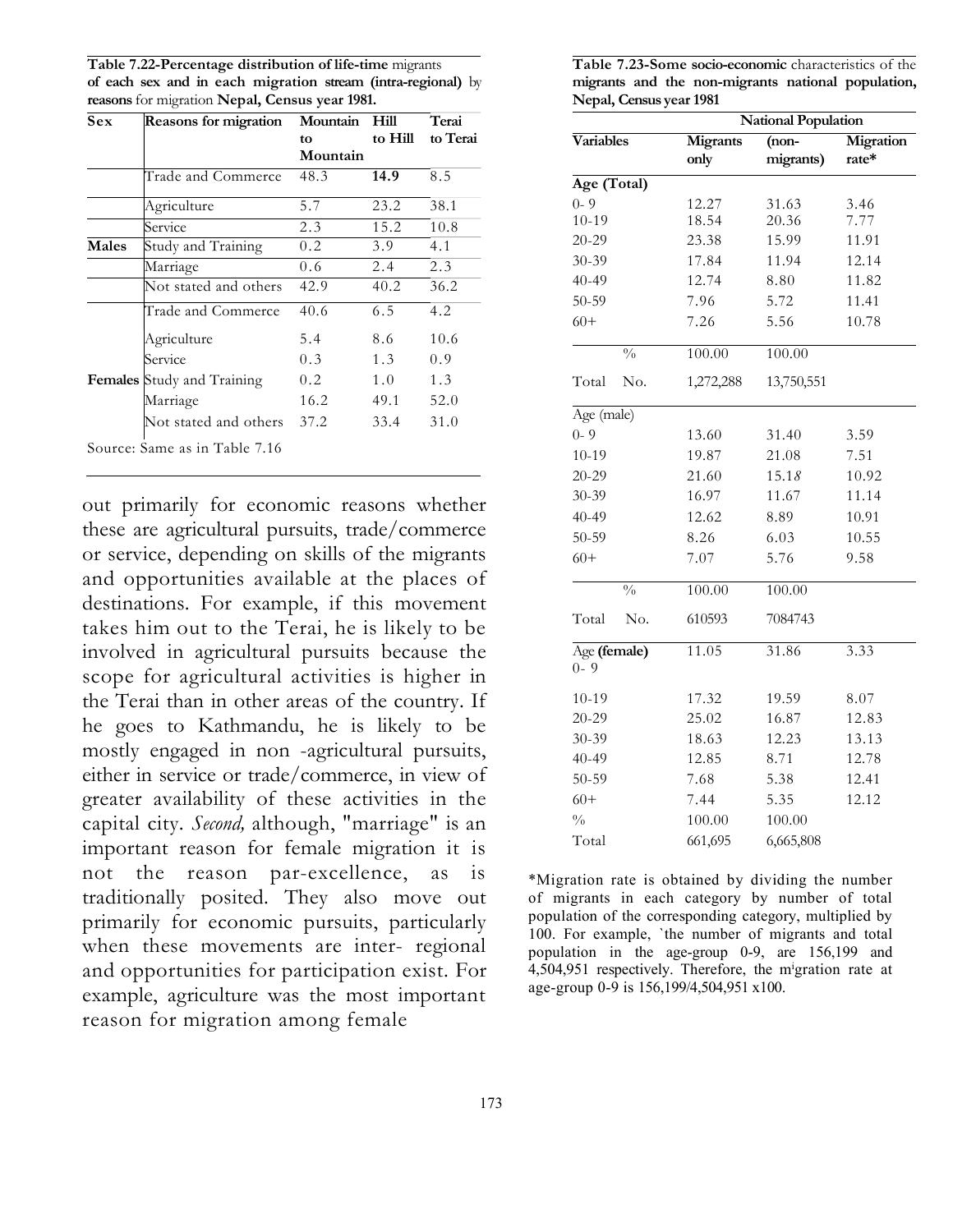migrants who moved to the Terai. However, it is difficult to say whether these female migrants to the Terai who stated agricuture as the reason for their migration , were actually involved in agricultural pursuits or whether they simply stated the occupations of their husbands or male depandents. This is an important emphirical question which remains to be investigated. Third, the reasons for migration not only vary by age and sex but also by migration stream i.e. origins and destinations of the migrants. among other factors. Therefore, studying the reasons for migration merely at aggregate level may be misleading.

# Socio economic Characteristics of the **Migrants**

Table 7.23 compares the socioeconomic characteristics of the migrants with those of the non-migrants national population and also provides the migration rate.

The following conclusions emerge from the data presented in Table 7.23. i) demographically, the migrants are primarily concentrated in the young adult ages (20-39 years) and this holds good for both male and female migrants a finding, which was also corroborated by other studies conducted in the neighbouring countries (Chaudhury, 1983; Das Gunta, 1982)<sup>6</sup>; ii) given that the migrants are largely concentrated in the young adult ages (20- 39 years), a majority of them are also likely to be married. This is expected in view of the fact that marriage is not only universal in Nepal but also occurs at early ages. Consistent with this expectation, it is also

in Dei eloping Countries (eds.), Lata Chatterjee and Peter Nijkamp. London: Gower; Das Gupta, B. 1982, "Migration from Villa~es", Economic and Political Weekly, Vol. X, No. 42, Bombay; India.

| the non-migrants national population, Nepal, Census year 1981 |  |                     |  |  |  |  |  |  |
|---------------------------------------------------------------|--|---------------------|--|--|--|--|--|--|
|                                                               |  | National Popualtion |  |  |  |  |  |  |
| ___ _ _                                                       |  |                     |  |  |  |  |  |  |

found that an absolute majority of the Table 7.23- Socio-economic characteristics of the migrants and

| Variables                                                    | Migrants<br>only | Non<br>migrants | Migration<br>Rate* |  |  |
|--------------------------------------------------------------|------------------|-----------------|--------------------|--|--|
| Marrital Status (Total)                                      |                  |                 |                    |  |  |
| (aged 10 years & above)<br>Single                            | 21.63            | 30.26           | 7.32               |  |  |
| Currently married                                            | 73.61            | 65.52           | 11.76              |  |  |
| Widowed                                                      | 4.33             | 3.81            | 11.88              |  |  |
| Divorced/Separated                                           | 0.43             | 0.40            | 11.39              |  |  |
| $\frac{0}{0}$                                                | 100.00           | 100.00          |                    |  |  |
| Total<br>No.                                                 | 1,1 16,099       | 9,401,799       |                    |  |  |
| Marital status (Male)<br>(aied 10 years &<br>above) Single   | 29.75            | 35.70           | 8.30               |  |  |
| Currently married                                            | 07.81            | 61.52           | 10.68              |  |  |
| Widowed                                                      | 2.02             | 2.40            | 8.3G               |  |  |
| Divoreed/Separated                                           | 0.41             | 0.33            | 10.45              |  |  |
| $\frac{0}{0}$                                                | 100.00           | 100.00          |                    |  |  |
| Total No.                                                    | 527,546          | 4,860,053       |                    |  |  |
| Marital status (L-nale)<br>(aged 10 years & above)<br>Single | .34              | 24.45           | 7.06               |  |  |
| Currently married                                            | 78.80            | 69.81           | 12.76              |  |  |
| Widowed                                                      | 6.41             | 5.32            | 13.43              |  |  |
| Divorced/Separated                                           | 0.45             | 0.41            | 12.31              |  |  |
|                                                              | 100.00           | 100.00          |                    |  |  |
| Total No.                                                    | 588,543          | 4,541,731       |                    |  |  |

migrants are married. In other words, the proportion ever married is higher among the migrants than among the nonmigiant population. Among the males, the propensity to migrate (i. e. migration rate) is higher among the currently married (10.68), while for the female this was highest among the widowed  $(13.48)$  followed by the currently mirried (12.76) and the divorced/separated wom-,n (12.31); iii) the overall educational level (29%) of the migrants-is higher than

<sup>6</sup> Chaudhury, R. H. 1983. "Migration, Mobility and Income Distribution : So-me Eviedace from Banlade:h", in Urban and Regional Policy Analysis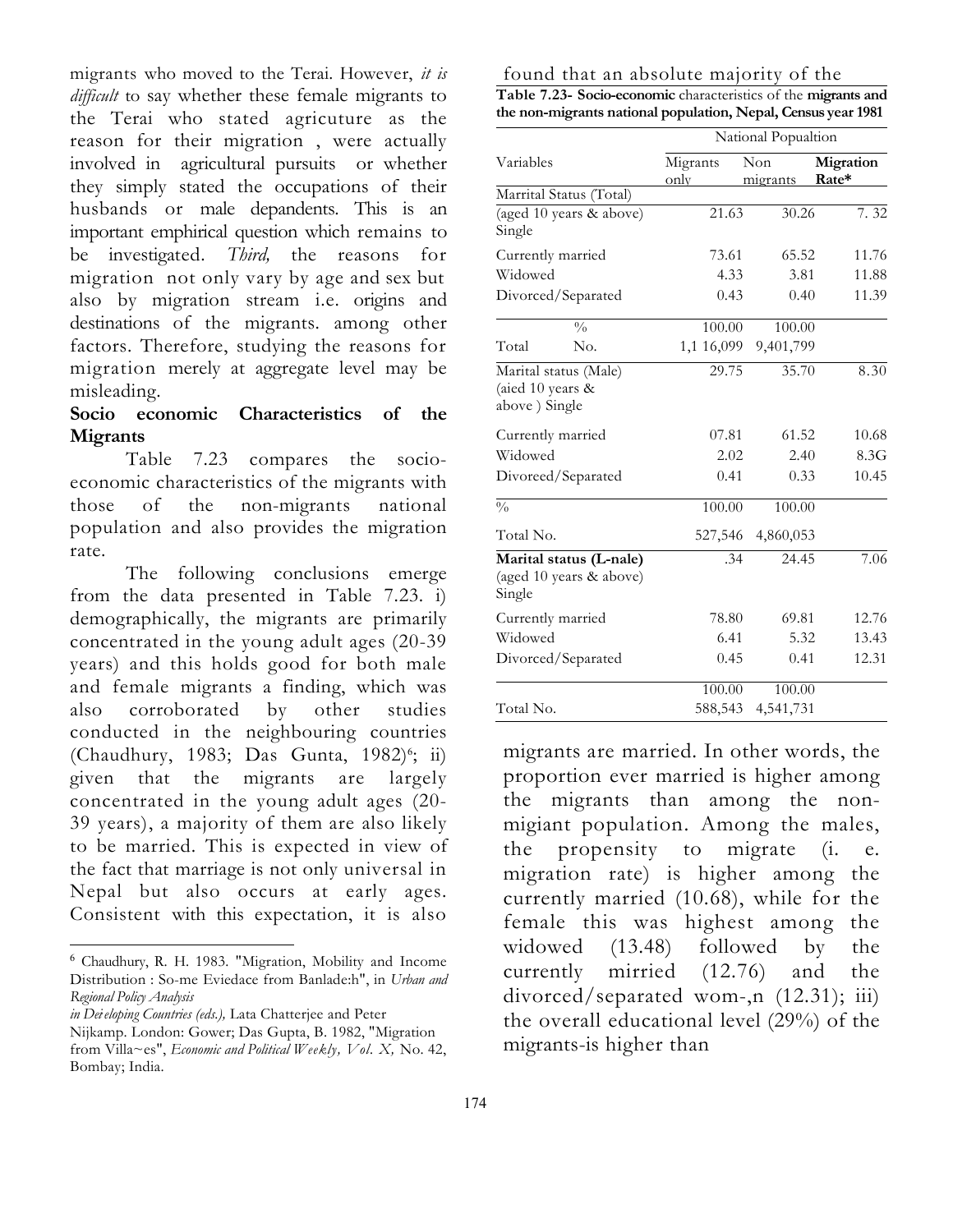|                    | National Popualtion |                 |                     |
|--------------------|---------------------|-----------------|---------------------|
| Variables          | Migrants<br>only    | Non<br>Migrants | Migration<br>Rate * |
| Literacy-a (Total) |                     |                 |                     |
| Illiterate         | 70.53               | 77.18           | 9.78                |
| Literate           | 29.43               | 22.82           | 13.29               |
| $\frac{0}{0}$      | 100.00              | 100.00          |                     |
| Total No.          | 1,116,089           | 9,401,799       |                     |
| Literacy (Male)    |                     |                 |                     |
| Illiterate         | 54.99               | 66.15           | 8,28                |
| Literate           | 45.00               | 33.84           | 12.61               |
| $\frac{0}{0}$      | 100.0               | 100.00          |                     |
| Total No.          | 527,546             | 4,860,068       |                     |
| Literacy (Female)  |                     |                 |                     |
| Illiterate         | 84.46               | 88.98           | 10.95               |
| Literate           | 15.53               | 11.02           | 15.44               |
| $\frac{0}{0}$      | 100 00              | 100.00          |                     |
| Total No.          | 588,543             | 4,541,731       |                     |
|                    |                     |                 |                     |

Table 7.23-Some socio-economic characteristics of the migrants and the non-migrants national population, Nepal, Census year 1981

a. aged 10 years and above. A literate person is one who has had the ability to both read and write in any language with understanding.

those of the non-migrants national population. And this overall finding also holds good for both males and females. The propensity to migrate among the educated males and females were 12.61 and 15.44 per cent respectively. The corresponding figures among the illiterate in, tics and females were 8.28 and 10.95 per cent respectively. It is to be noted also that educated females were more prone to move out (15.44%) than their male counterparts  $(12.61 \%)$ ; iv) formal education, i.e. educational attainment, is higher for migrants than among non-migrants. For example, the percentage of migrants with secondary education and above (i. e. S. L. C. and above) far exceeds (12.41 %) the corresponding figure  $(6.24 \%)$ 

| Census year 1981<br>National Population |          |           |           |  |  |
|-----------------------------------------|----------|-----------|-----------|--|--|
| Variables                               | Migrants | $(non -$  | Migration |  |  |
|                                         | only     | migrants) | Rate*     |  |  |
| Level of Literacy* (Total)              |          |           |           |  |  |
| No schooling                            | 24.95    | 23.47     | 12.97     |  |  |
| Primary (1-5 grade)                     | 37.21    | 50.32     | 9.39      |  |  |
| Lower Secondary (6-7grade)              | 10.14    | 9.06      | 13.56     |  |  |
| Secondary (8-10 grade)                  | 15.28    | 10.91     | 16.42     |  |  |
| S. L. C. & equivalent                   | 5.68     | 2.97      | 21.14     |  |  |
| Intermediate                            | 3.58     | 1.78      | 22.00     |  |  |
| Graduate                                | 2.41     | 1.16      | 22.42     |  |  |
| Post Graduate                           | 0.74     | 0.33      | 24.01     |  |  |
| $\frac{0}{0}$                           | 100.00   | 100.00    |           |  |  |
| Total No.                               | 343,390  | 2,485,045 |           |  |  |
| Level of Literacy (male)                |          |           |           |  |  |
| No schooling                            | 25.38    | 23.75     | 11.77     |  |  |
| Primary (1-5 grade)                     | 33.99    | 47.70     | 12.47     |  |  |
| Lower Secondary                         |          |           |           |  |  |
| $(6-7 \text{ grade})$                   | 10.25    | 9.54      | 12.54     |  |  |
| Secondary (3-10 grade)                  | 16.34    | 12.12     | 15.25     |  |  |
| S. L. C. & equivalent                   | 6.14     | 3.28      | 19.98     |  |  |
| Intermediate                            | 4.08     | 1.95      | 21.81     |  |  |
| Graduate                                | 2.90     | 1.30      | 22.99     |  |  |
| Post Graduate                           | 0.91     | 0.36      | 24.76     |  |  |
| $\frac{0}{0}$                           | 100.00   | 100.00    |           |  |  |
| Total No                                | 249,145  | 1,867,880 |           |  |  |
| 1evel of Literacy (female)              |          |           |           |  |  |
| No schooling                            | 23.88    | 22.62     | 12.47     |  |  |
| Primary (1-5 grade)                     | 45.30    | 53.24     | 8.68      |  |  |
| Lower Secondary                         |          |           |           |  |  |
| $(6-7 \text{ grade})$                   | 9.86     | 7.63      | 12.54     |  |  |
| Secondary (8-10 grades                  | 12.63    | 7.26      | 15.25     |  |  |
| S- L. C. & equivalent                   | 4.52     | 2.03      | 19.93     |  |  |
| Intermediate                            | 2.32     | 1.25      | 21.81     |  |  |
| Graduate                                | 1.17     | 0.76      | 22.99     |  |  |
| Post Graduate                           | 0.32     | 0.21      | 24.76     |  |  |
| %                                       | 100.00   | 100.00    |           |  |  |
| Total No.                               | 99,245   | 617,165   |           |  |  |

Table 7.23-Some socio-economic characteristics of the

\*Distribution of the literate aged 6 years and above by educational attainment.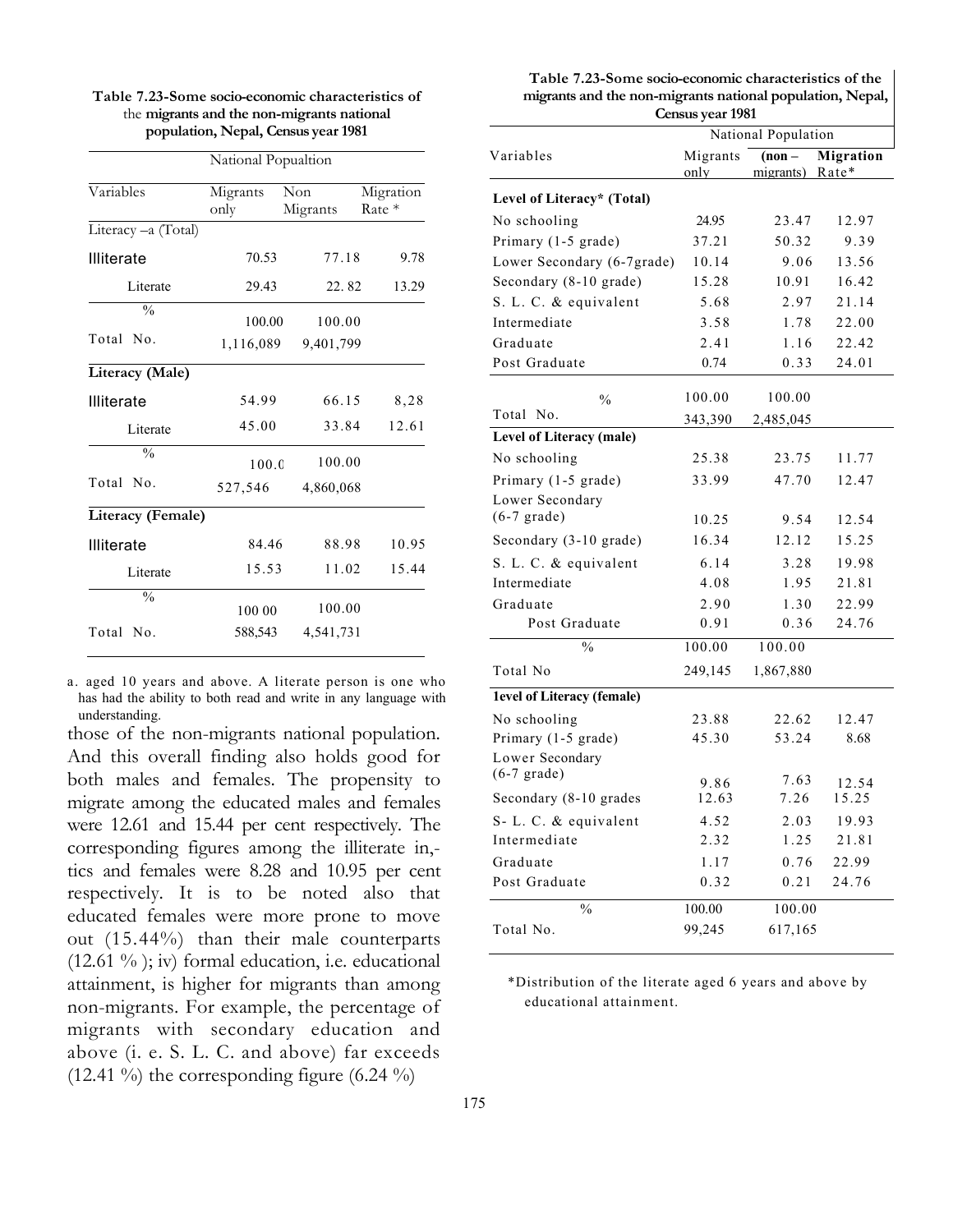| Table 7.23-Some socio-economic characteristics of |
|---------------------------------------------------|
| the migrants and the non-migrants national        |
| population, Nepal, Census year 1981               |

|                            | <b>National population</b> |                    |                               |  |  |
|----------------------------|----------------------------|--------------------|-------------------------------|--|--|
| <b>Variables</b>           | <b>Migrants</b><br>only    | (non-<br>migrants) | Migrati<br>on<br><b>Rate*</b> |  |  |
| <b>Occupation</b> (Total)  |                            |                    |                               |  |  |
| Professional & Technical   | 1.32                       | 0.89               | 13.61                         |  |  |
| Administration             | 0.26                       | 0.07               | 28.37                         |  |  |
| Clerical                   | 2.11                       | 0.57               | 28.63                         |  |  |
| Sales                      | 2.27                       | 1.14               | 17.69                         |  |  |
| Service                    | 0.72                       | 0.19               | 29.33                         |  |  |
| Farming/Fishing            | 84.23                      | 92.14              | 8.96                          |  |  |
| Production                 | 4.77                       | 2.94               | 14.86                         |  |  |
| Others                     | 4.31                       | 2.06               | 18.39                         |  |  |
| $\frac{0}{0}$              | 100.00                     | 100.00             |                               |  |  |
| Total No.                  | 665,799                    | 6,185,087          |                               |  |  |
| <b>Occupation</b> (Male)   |                            |                    |                               |  |  |
| Professional & Technical   | 1.63                       | 1.14               | 13.43                         |  |  |
| Administration             | 0.38                       | 0.10               | 28.81                         |  |  |
| Clerical                   | 3.04                       | 0.81               | 28.86                         |  |  |
| Sales                      | 2.72                       | 1.51               | 16.42                         |  |  |
| Seivice                    | 1.00                       | 0.24               | 31.37                         |  |  |
| Fatming/Fishing            | 79.88                      | 89.87              | 8.81                          |  |  |
| Production                 | 5.60                       | 3.67               | 14.24                         |  |  |
| Others                     | 5.73                       | 2.66               | 19.00                         |  |  |
| $\frac{0}{0}$              | 100.00                     | 100.00             |                               |  |  |
| Total No.                  | 439,217                    | 4,040,727          |                               |  |  |
| <b>Occupation (Female)</b> |                            |                    |                               |  |  |
| Professional & Technical   | 0.70                       | 0.42               | 14.87                         |  |  |
| Administration             | 0.04                       | 0.01               | 22.08                         |  |  |
| Clerical                   | 0.31                       | 0.10               | 25.01                         |  |  |
| Sales                      | 1.38                       | 0.44               | 25.04                         |  |  |
| Service                    | 0.18                       | 0.09               | 17.29                         |  |  |
| Farming/Fishing            | 92.66                      | 96.42              | 9.22                          |  |  |
| Production                 | 3.17                       | 1.58               | 17.48                         |  |  |
| Others                     | 1.56                       | 0.94               | 14.98                         |  |  |
| %                          | 100.00                     | 100.00             |                               |  |  |
| Total No.                  | 2,26,582                   | 2,144,360          |                               |  |  |

Source: Central Bureau of Statistics. Population Census 1981 (Unpublished special Tabulations).

for the non-migrant study population. Conversely, only 37 per cent of the migrants completed primary level education compared to 50 per cent among the nonmigrants. The

propensity to migrate tends to increase with the level of education for both male and female migrants. In other words, the higher the level of education, the higher the propensity to move out. The propensity to migrate is nearly two times higher among post-graduates than among those who have had education up to primary level; v) occupationally, there were fewer farmers among the migrants in comparison to non-migrant national population. The propensity (i. e. migration rate) to move of people engaged in non-agricultural occupations far exceeds that of those engaged in agricultural occupations. Taking all the occupations into considerations, it is found that the migration rate is highest among service workers followed by clerical and administrative workers. This overall pattern also holds good for the male migrants. However, among the female migrants, the propensity to move is highest among the sales workers followed by those in the clerical and administrative services.

From the above findings, it appears that a migrant tends to be young adult, married, higher educated and also engaged in nonagricultural occupation.

### Determinants of Migration

In order to identify the factors affecting migration, we have regressed net migration rate of each of the fifteen ecologicaldevelopment region on some socio-economic characteristics. The socio-economic characteristics of a region included in this analysis are: i) per capita availability of land under temporary crops; ii) density i. e. population per square kilometer; iii) level of literacy. i.e. the proportion of population aged five year and above of an area who can reportedly read and write in any language with understanding. The dependent variable is net migration rate<sup>7</sup>

 $7$  Net migration rate is defined as net migrants during the period 1971--81 to the mid-year population of 1971 and 1981, expressed in 100.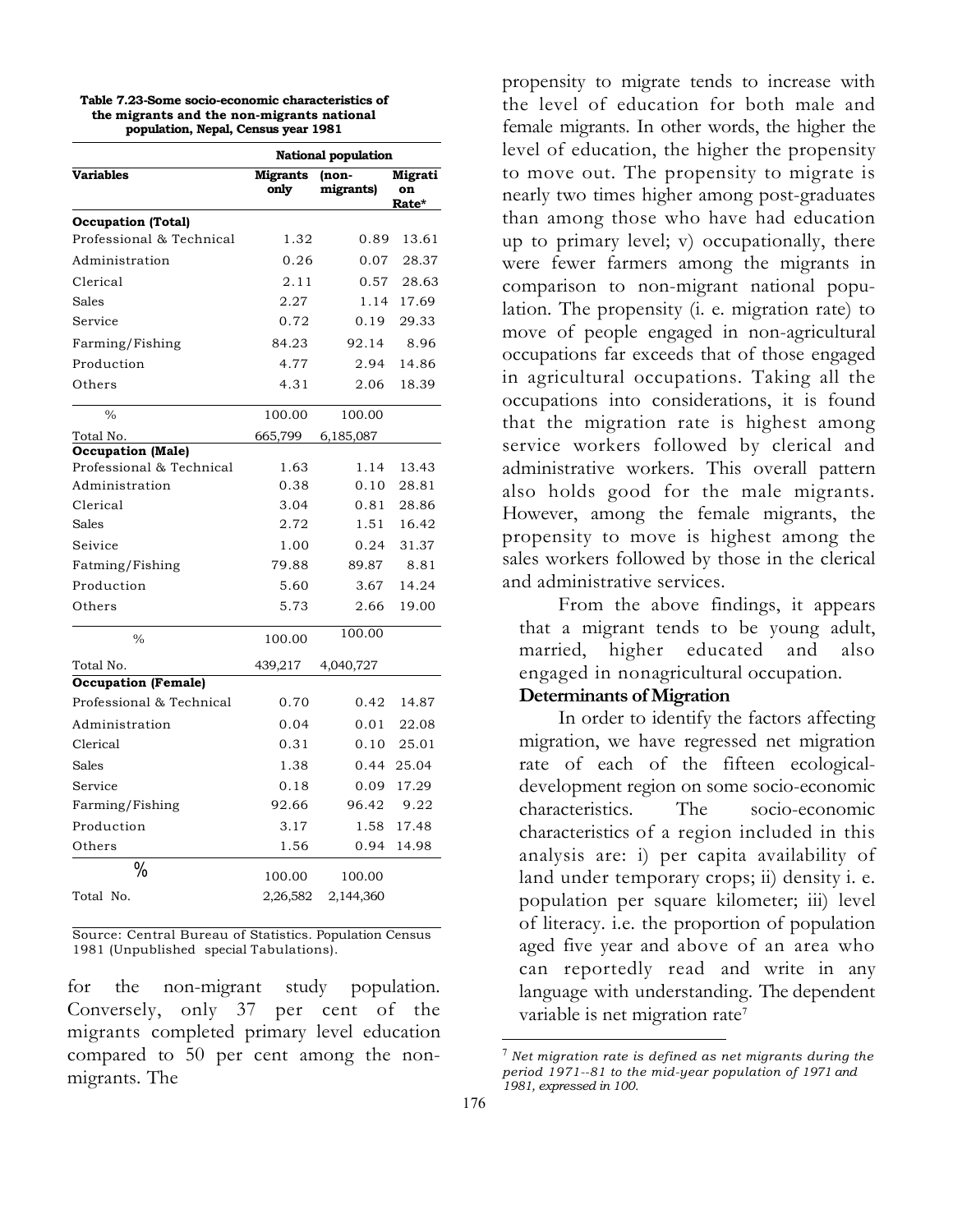|                                                            | Male net migration rate          |                          |                          |                           | Female net migration rate |                       |  |
|------------------------------------------------------------|----------------------------------|--------------------------|--------------------------|---------------------------|---------------------------|-----------------------|--|
| Right hand side variables<br>(i.e.<br>independent Variable | <b>Regression</b><br>coefficient | t<br>values              | Significance<br>level    | Regression<br>coefficient | values                    | Significance<br>level |  |
| Per Capita Availability of land under<br>temporary crop    | $-141.32$                        | $-2.98$                  | .0125                    | $-118.36$                 | $-2.41$                   | .0345                 |  |
| Density                                                    | 0.24                             | 4.21                     | .0015                    | 0.24                      | 4.05                      | .0019                 |  |
| Level of Education                                         | $-204.26$                        | $-2.22$                  | .0483                    | $-222.25$                 | $-2.34$                   | .0395                 |  |
| Constant                                                   | 3 1 .42                          | 1.84                     | 0.93                     | 31.69                     | 1.79                      | .1005                 |  |
| $R^2$                                                      | 0.72                             | $\overline{\phantom{0}}$ | $\overline{\phantom{a}}$ | 0.68                      |                           |                       |  |
| F Value                                                    | 9.31                             |                          | .002                     | 7.90                      |                           | .0040                 |  |

Table 7.24- Factors affecting net migration rate of a region of Nepal: Regression Analysis (OLS)

of a region. The regression results are presented Table 7.24.

It may be observed that the per capita availability of land under temporary crop, i.e. land under cultivation is negatively associated with net migration rates of males and females of an area. And these relationships are also found to be statistically significant. One implication of this finding is that the greater the per capita availability of land under cultivation, the lower the rate of out migration from an area. Density, a measure of crowdedness or congestion is found to be positively associated with the rates of male and female migration. And this relationship is also found to he statistically significant. It in- ,plies that the higher the density of an area, tile higher the rate of migration. In other words, congestion induces out migration. However, it should be borne in mind that the finding of positive association between density and migration rate, does not necessarily mean that density is the cause of migration-density could also be the effect of migration. For example, higher positive net migration into an area could also increase its density. In Nepal the areas which have experienced the highest positive net migration are also the areas having the highest density of population. Conversely, the areas having

the lowest density of population also experienced the net exodus of people. It, therefore, points out that the density is not the cause but the effect of migration, at least in the case of Nepal.

The relationship between the overall level of literacy and rates of (male and female) migration is found to be negative and significant. It indicates that the higher the level of literacy, the lower the rate of migration of an area. It does not, however, mean that higher educated persons are less mobile. On the contrary, the propensity to move out is higher among the literate and the higher educated than among illiterates and formally lower educated persons (see Table 7.23). It points out that the level of education of an area could also be raised by attracting educated persons. In this situation, the education level of an area is the effect of migration, rather than the cause of migration. This two-way causation has to be borne in mind when interpreting the relationship between the level of education and the rate of migration of an area.

From the preceding findings it appears that the scarcity of cultivable land is one of the major factors affecting the exodus of people. The areas having low per capita availability of cropping land are experiencing